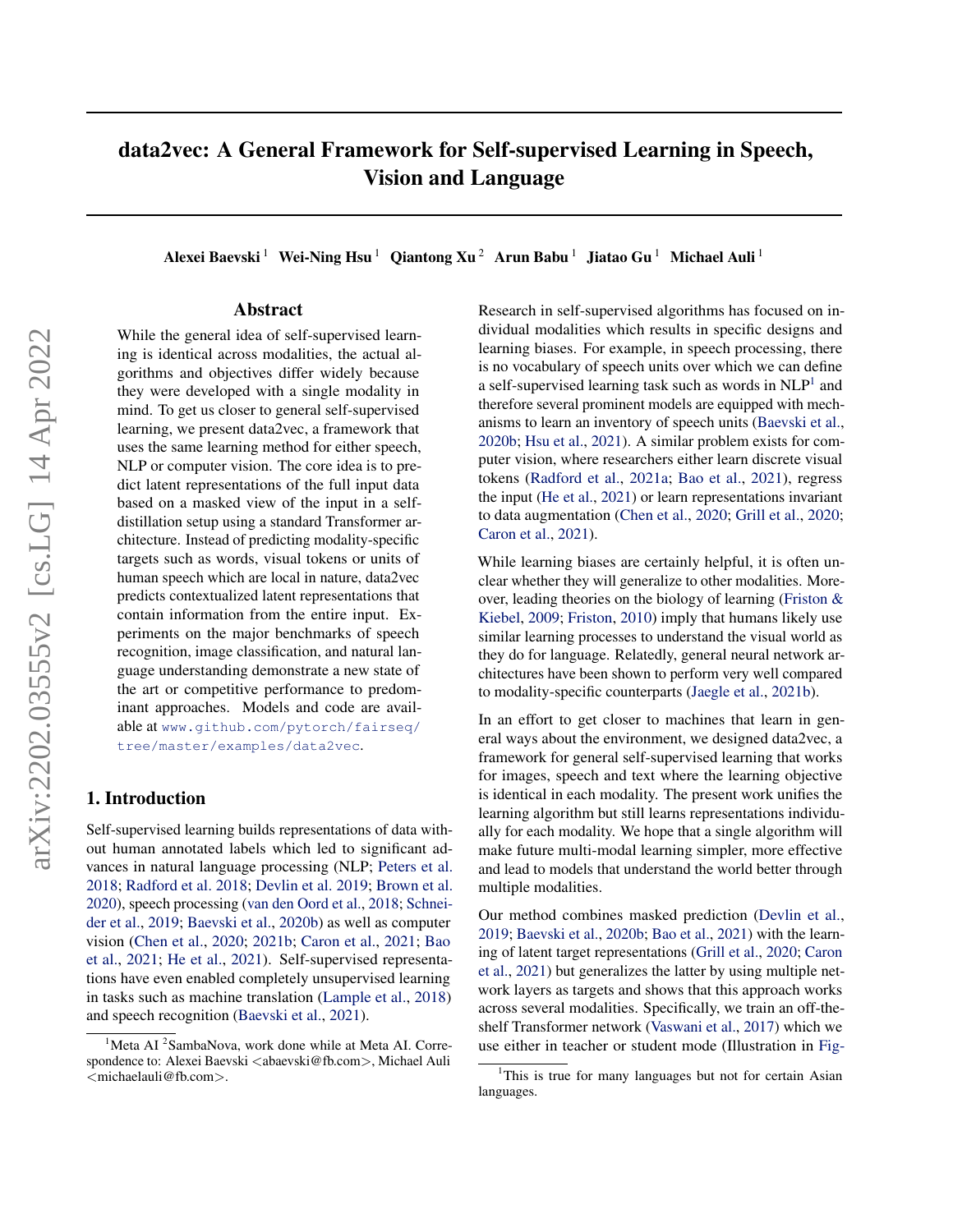<span id="page-1-0"></span>

[Figure 1.](#page-1-0) Illustration of how data2vec follows the same learning process for different modalities. The model first produces representations of the original input example (teacher mode) which are then regressed by the same model based on a masked version of the input. The teacher parameters are an exponentially moving average of the student weights. The student predicts the average of K network layers of the teacher (shaded in blue).

[ure 1\)](#page-1-0): we first build representations of the full input data whose purpose is to serve as targets in the learning task (teacher mode). Next, we encode a masked version of the input sample with which we predict the full data representations (student mode). The weights of the teacher are an exponentially decaying average of the student [\(He et al.,](#page-10-7) [2019;](#page-10-7) [Grill et al.,](#page-9-8) [2020;](#page-9-8) [Caron et al.,](#page-9-5) [2021\)](#page-9-5). Since different modalities have vastly different inputs, e.g., pixels vs. words, we use modality-specific feature encoders and masking strategies from the literature.

Since our method works with the latent network representations of the learner itself, it can be seen as a simplification of many modality-specific designs such as learning a fixed set of visual tokens [\(Radford et al.,](#page-10-5) [2021a;](#page-10-5) [van den Oord](#page-11-3) [et al.,](#page-11-3) [2017\)](#page-11-3), or normalization of the input to create suitable targets [\(He et al.,](#page-10-2) [2021\)](#page-10-2), or the learning of a vocabulary of discrete speech units [\(Baevski et al.,](#page-9-2) [2020b;](#page-9-2) [Hsu et al.,](#page-10-4) [2021\)](#page-10-4). Moreover, our target representations are *continuous* and *contextualized*, through the use of self-attention, which makes them richer than a fixed set of targets and/or targets based on local context such as used in most prior work.

Experimental results show data2vec to be effective in all three modalities, setting a new state of the art for ViT-B with single models and ViT-L on ImageNet-1K, improving over the best prior work in speech processing on speech recognition [\(Baevski et al.,](#page-9-2) [2020b;](#page-9-2) [Hsu et al.,](#page-10-4) [2021\)](#page-10-4) and outperforming a like for like RoBERTa baseline on the GLUE natural language understanding benchmark [\(Liu et al.,](#page-10-8) [2019\)](#page-10-8).

# <span id="page-1-1"></span>2. Related work

Self-supervised learning in computer vision. Unsupervised pre-training for computer vision has been a very active area of research with methods contrasting representations of augmentations of the same image, entirely different images [\(Chen et al.,](#page-9-3) [2020;](#page-9-3) [Grill et al.,](#page-9-8) [2020;](#page-9-8) [Caron et al.,](#page-9-5) [2021;](#page-9-5) [Chen et al.,](#page-9-4) [2021b\)](#page-9-4) as well as online clustering [\(Caron et al.,](#page-9-11) [2020\)](#page-9-11). Similar to our work, both BYOL [\(Grill et al.,](#page-9-8) [2020\)](#page-9-8) and DINO [\(Caron et al.,](#page-9-5) [2021\)](#page-9-5) regress neural network representations of a momentum encoder, but our work differs in that it uses a masked prediction task and we regress multiple neural network layer representations instead of just the top layer which we find to be more effective. Moreover, data2vec works for multiple modalities.

The most recent work focuses on training vision Transformers [\(Dosovitskiy et al.,](#page-9-12) [2020\)](#page-9-12) with masked prediction objectives [\(Bao et al.,](#page-9-6) [2021;](#page-9-6) [He et al.,](#page-10-2) [2021;](#page-10-2) [Xie et al.,](#page-11-4) [2021\)](#page-11-4) whose performance surpasses supervised-only training on ImageNet-1K. Several of these methods predict visual tokens [\(Bao et al.,](#page-9-6) [2021;](#page-9-6) [He et al.,](#page-10-2) [2021;](#page-10-2) [Dong et al.,](#page-9-13) [2022\)](#page-9-13) learned in a separate step before pre-training [\(van den Oord](#page-11-3) [et al.,](#page-11-3) [2017;](#page-11-3) [Ramesh et al.,](#page-11-5) [2021\)](#page-11-5), during pretraining [\(Zhou](#page-11-6) [et al.,](#page-11-6) [2021\)](#page-11-6), and others directly predict the input pixels [\(He](#page-10-2) [et al.,](#page-10-2) [2021;](#page-10-2) [Xie et al.,](#page-11-4) [2021\)](#page-11-4).

Instead, data2vec predicts the latent representations of the input data. Another difference to this body of work is that the latent target representations are *contextualized*, incorporating relevant features from the entire image instead of targets which contain information isolated to the current patch, such as visual tokens or pixels.

Self-supervised learning in NLP. Pre-training has been very successful in advancing natural language understanding [\(McCann et al.,](#page-10-9) [2017;](#page-10-9) [Peters et al.,](#page-10-0) [2018;](#page-10-0) [Radford et al.,](#page-10-1) [2018;](#page-10-1) [Baevski et al.,](#page-8-0) [2019;](#page-8-0) [Devlin et al.,](#page-9-0) [2019;](#page-9-0) [Yang et al.,](#page-11-7) [2019;](#page-11-7) [Brown et al.,](#page-9-1) [2020\)](#page-9-1). The most prominent model is BERT [\(Devlin et al.,](#page-9-0) [2019\)](#page-9-0) which solves a masked prediction task where some of the input tokens are blanked out in order to be predicted given the remaining input. For many languages it is easy to determine word boundaries and most methods therefore predict word or sub-word units for pretraining. There is also work on knowledge distillation to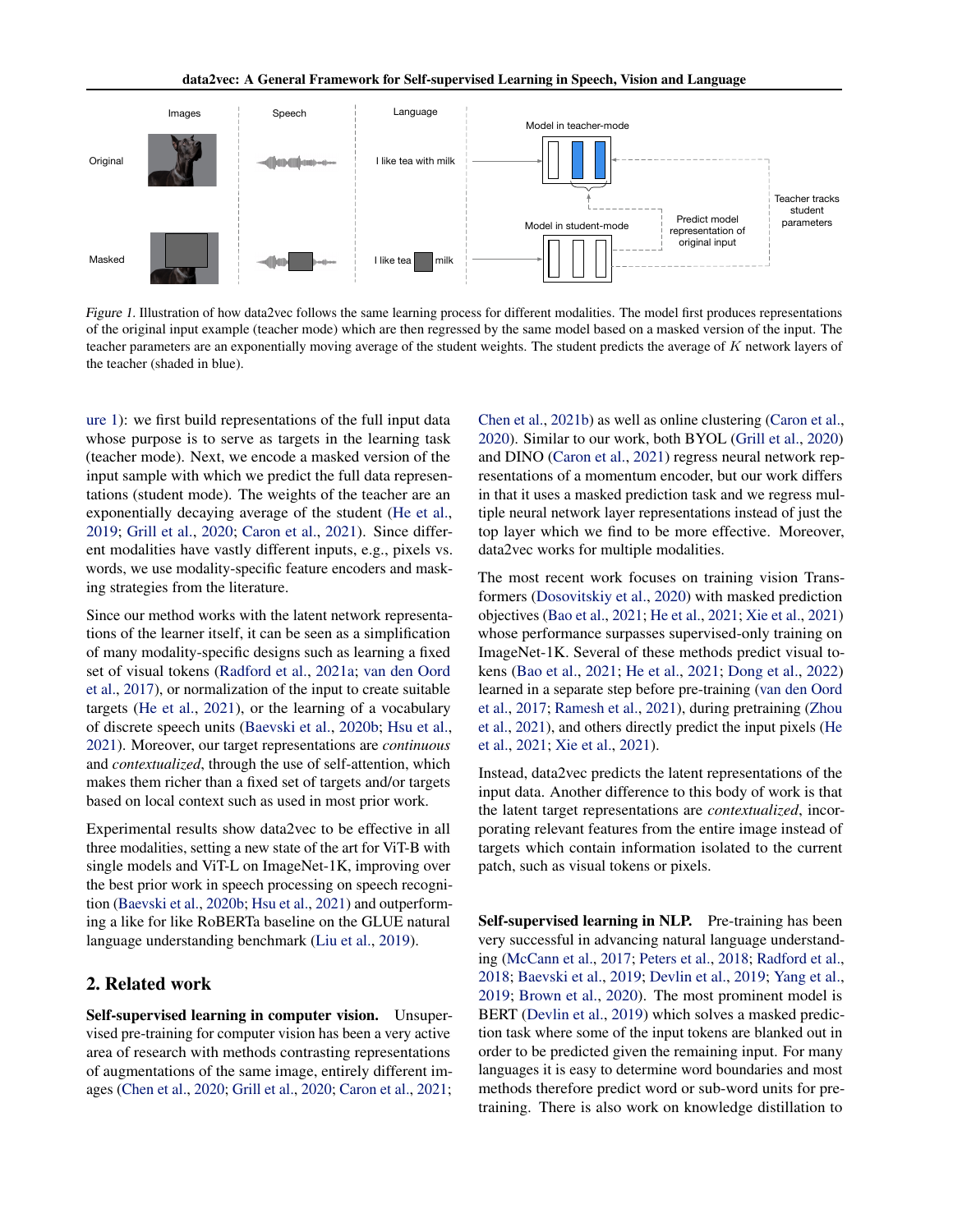obtain smaller BERT-style models, both for pre-training and fine-tuning [\(Jiao et al.,](#page-10-10) [2020\)](#page-10-10).

Compared to prior NLP algorithms, data2vec does not predict discrete linguistic tokens such as words, sub-words or bytes but rather a continuous and contextualized representation. This has two advantages: first, the targets themselves are not predefined, nor is their number limited. This enables the model to adapt to a particular input example. Second, targets are *contextualized*, taking context information into account. This is unlike BERT-style models which learn a single embedding for each target which needs to fit all instances of a particular target in the data.

Self-supervised learning in speech. Work in selfsupervised learning for speech includes autoregressive models [\(van den Oord et al.,](#page-11-0) [2018;](#page-11-0) [Schneider et al.,](#page-11-1) [2019;](#page-11-1) [Baevski et al.,](#page-8-1) [2020a;](#page-8-1) [Chung et al.,](#page-9-14) [2019\)](#page-9-14) as well as bidirectional models [\(Baevski et al.,](#page-9-2) [2020b;](#page-9-2) [Hsu et al.,](#page-10-4) [2021;](#page-10-4) [Ao et al.,](#page-8-2) [2021;](#page-8-2) [Chen et al.,](#page-9-15) [2021a\)](#page-9-15). Two prominent models, wav2vec 2.0 and HuBERT are based on predicting discrete units of speech, either learned jointly during pretraining [\(Baevski et al.,](#page-9-2) [2020b\)](#page-9-2), or in an iterative pipeline approach [\(Hsu et al.,](#page-10-4) [2021\)](#page-10-4) where pre-training and clustering alternate.[2](#page-2-0) Another line of work directly reconstructs the input features [\(Eloff et al.,](#page-9-16) [2019;](#page-9-16) [Liu et al.,](#page-10-11) [2021\)](#page-10-11).

In comparison to wav2vec 2.0, data2vec directly predicts contextualized latent representations without quantization. HuBERT discretizes representations from different layers across iterations and predicts these discretized units whereas data2vec predicts the average over multiple layers. Similar to other modalities, there is work on distilling larger selfsupervised models into smaller models but primarily for the purpose of efficiency [\(Chang et al.,](#page-9-17) [2021\)](#page-9-17).

Multimodal pre-training. There has been a considerable body of research on learning representations of multiple modalities simultaneously often using paired data [\(Aytar](#page-8-3) [et al.,](#page-8-3) [2017;](#page-8-3) [Radford et al.,](#page-11-8) [2021b;](#page-11-8) [Wang et al.,](#page-11-9) [2021;](#page-11-9) [Singh](#page-11-10) [et al.,](#page-11-10) [2021\)](#page-11-10) with the aim to produce cross-modal representations which can perform well on multi-modal tasks and with modalities benefiting from each other through joint training [\(Alayrac et al.,](#page-8-4) [2020;](#page-8-4) [Akbari et al.,](#page-8-5) [2021\)](#page-8-5) with recent methods exploring few-shot learning [\(Tsimpoukelli et al.,](#page-11-11) [2021\)](#page-11-11). Our work does not perform multimodal training but aims to unifiy the learning objective for self-supervised learning in different modalities. We hope that this will enable better multimodal representations in the future.

#### 3. Method

data2vec is trained by predicting the model representations of the full input data given a partial view of the input [\(Fig](#page-1-0)[ure 1\)](#page-1-0). We first encode a masked version of the training sample (model in *student mode*) and then construct training targets by encoding the unmasked version of the input with the same model but when parameterized as an exponentially moving average of the model weights (model in *teacher mode*; [Grill et al.](#page-9-8) [2020;](#page-9-8) [Caron et al.](#page-9-5) [2021\)](#page-9-5). The target representations encode all of the information in the training sample and the learning task is for the student to predict these representations given a partial view of the input.

### 3.1. Model architecture

We use the standard Transformer architecture [\(Vaswani et al.,](#page-11-2) [2017\)](#page-11-2) with a modality-specific encoding of the input data borrowed from prior work:<sup>[3](#page-2-1)</sup> for computer vision, we use the ViT-strategy of encoding an image as a sequence of patches, each spanning 16x16 pixels, input to a linear transformation [\(Dosovitskiy et al.,](#page-9-12) [2020;](#page-9-12) [Bao et al.,](#page-9-6) [2021\)](#page-9-6). Speech data is encoded using a multi-layer 1-D convolutional neural network that maps 16 kHz waveform to 50 Hz representations [\(Baevski et al.,](#page-9-2) [2020b\)](#page-9-2). Text is pre-processed to obtain sub-word units [\(Sennrich et al.,](#page-11-13) [2016;](#page-11-13) [Devlin et al.,](#page-9-0) [2019\)](#page-9-0), which are then embedded in distributional space via learned embedding vectors. We detail these methods below ([§4\)](#page-3-0).

#### 3.2. Masking

After the input sample has been embedded as a sequence of tokens, we mask part of these units by replacing them with a learned MASK embedding token and feed the sequence to the Transformer network. For computer vision, we follow the block-wise masking strategy of [Bao et al.](#page-9-6) [\(2021\)](#page-9-6), for speech we mask spans of latent speech representations [\(Baevski et al.,](#page-9-2) [2020b\)](#page-9-2) and for language we mask tokens [\(Devlin et al.,](#page-9-0) [2019\)](#page-9-0); [§4](#page-3-0) details each strategy.

#### <span id="page-2-3"></span>3.3. Training targets

The model is trained to predict the model representations of the original unmasked training sample based on an encoding of the masked sample. We predict model representations only for time-steps which are masked. The representations we predict are *contextualized representations*, encoding the particular time-step but also other information from the sample due to the use of self-attention in the Transformer network.[4](#page-2-2) This is an important difference to BERT [\(De-](#page-9-0)

<span id="page-2-0"></span>Quantization is optional for wav2vec 2.0 [\(Baevski et al.,](#page-9-2) [2020b;](#page-9-2) [Zhang et al.,](#page-11-12) [2020\)](#page-11-12) but helpful for noisy speech [\(Chung](#page-9-18) [et al.,](#page-9-18) [2021\)](#page-9-18)[.](#page-9-0)

<span id="page-2-1"></span><sup>&</sup>lt;sup>3</sup>[While we used Transformer networks, alternative architectures](#page-9-0) [may be equally applicable.](#page-9-0)

<span id="page-2-2"></span><sup>&</sup>lt;sup>4</sup>[In preliminary experiments, we found that additional context](#page-9-0) [information for the targets was helpful since masking some of the](#page-9-0) [time-steps when in teacher mode resulted in lower accuracy.](#page-9-0)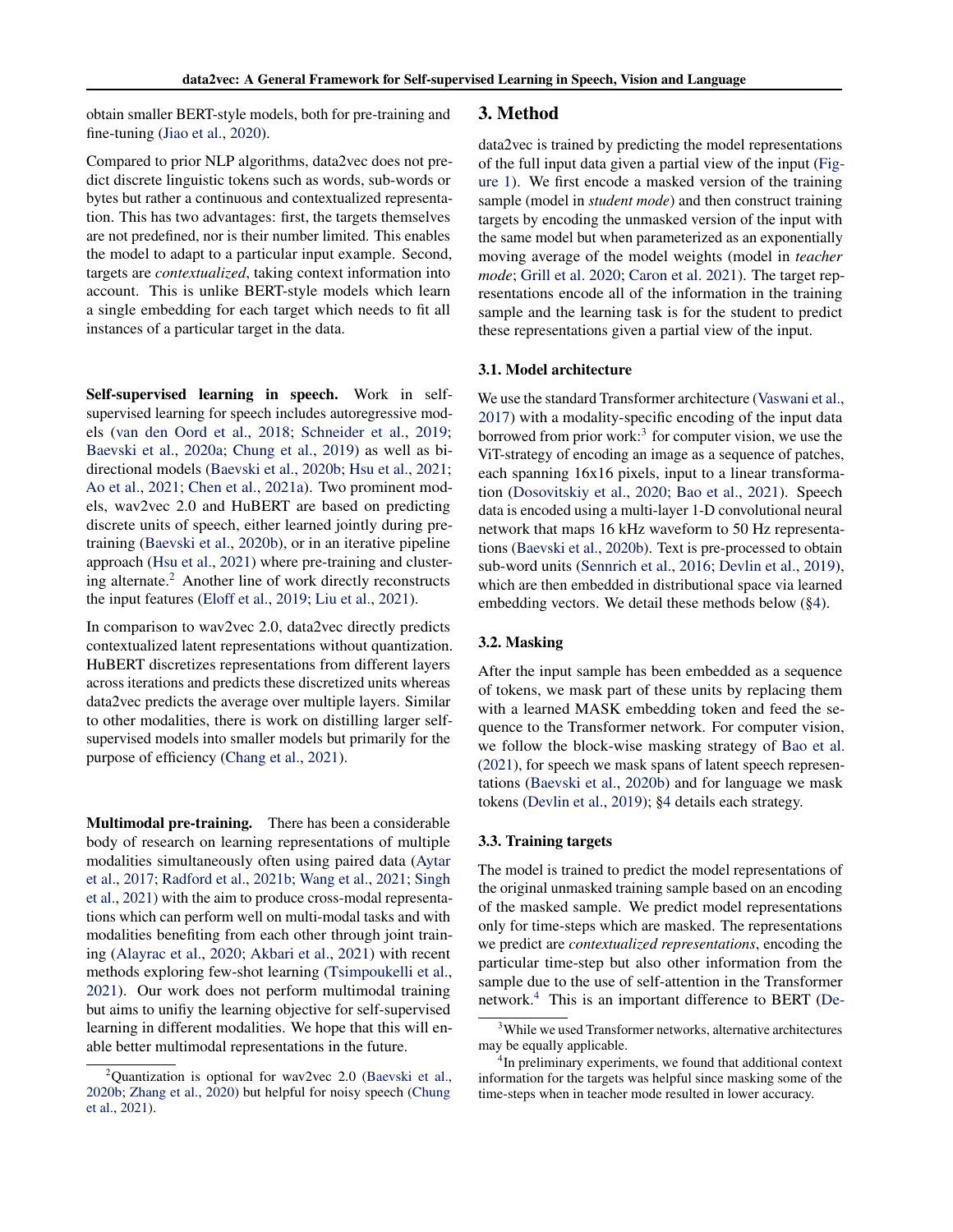[vlin et al.,](#page-9-0) [2019\)](#page-9-0), wav2vec 2.0 [\(Baevski et al.,](#page-9-2) [2020b\)](#page-9-2) or BEiT, MAE, SimMIM, and MaskFeat [\(Bao et al.,](#page-9-6) [2021;](#page-9-6) [He et al.,](#page-10-2) [2021;](#page-10-2) [Xie et al.,](#page-11-4) [2021;](#page-11-4) [Wei et al.,](#page-11-14) [2021\)](#page-11-14) which predict targets lacking contextual information. Below, we detail how we parameterize the teacher which predicts the network representations that will serve as targets as well as how we construct the final target vectors to be predicted by the model in student-mode.

Teacher parameterization. The encoding of the unmasked training sample is parameterized by an exponentially moving average (EMA) of the model parameters (θ; [Tarvainen & Valpola](#page-11-15) [2018;](#page-11-15) [Grill et al.](#page-9-8) [2020;](#page-9-8) [Caron et al.](#page-9-5) [2021\)](#page-9-5) where the weights of the model in target-mode  $\Delta$  are:

$$
\Delta \leftarrow \tau \Delta + (1 - \tau) \theta
$$

We use a schedule for  $\tau$  that linearly increases this parameter from  $\tau_0$  to the target value  $\tau_e$  over the first  $\tau_n$  updates after which the value is kept constant for the remainder of training. This strategy results in the teacher being updated more frequently at the beginning of training, when the model is random, and less frequently later in training, when good parameters have already been learned. We found it more efficient and slightly more accurate to share the parameters of the feature encoder and the positional encoder between the teacher and student networks.

Targets. Training targets are constructed based on the output of the top  $K$  blocks of the teacher network for time-steps which are masked in student-mode.<sup>[5](#page-3-1)</sup> The output of block l at time-step t is denoted as  $a_t^l$ . We apply a normalization to each block to obtain  $\hat{a}_t^l$  before averaging the top K blocks  $y_t = \frac{1}{K} \sum_{l=L-K+1}^{L} \hat{a}_t^l$  for a network with L blocks in total to obtain the training target  $y_t$  for time-step t. This creates training targets that are to be regressed by the model when in student mode. In preliminary experiments we found that averaging performed as well as predicting each block separately with a dedicated projection while enjoying the advantage of being more efficient.

Normalizing the targets helps prevent the model from collapsing into a constant representation for all time-steps and it also prevents layers with high norm to dominate the target features. For speech representations, we use instance normalization [\(Ulyanov et al.,](#page-11-16) [2016\)](#page-11-16) without any learned parameters over the current input sample since neighboring representations are highly correlated due to the small stride over the input data, while for NLP and vision we found parameter-less layer normalization [\(Ba et al.,](#page-8-6) [2016\)](#page-8-6) to be sufficient. Variance-Invariance-Covariance regularization [\(Bardes et al.,](#page-9-19) [2021\)](#page-9-19) also addresses this problem but

we found the above strategy to perform well and it does not introduce additional hyper-parameters.

### 3.4. Objective

Given contextualized training targets  $y_t$ , we use a Smooth L1 loss to regress these targets:

$$
\mathcal{L}(y_t, f_t(x)) = \begin{cases} \frac{1}{2}(y_t - f_t(x))^2/\beta & |y_t - f_t(x)| \le \beta \\ (|y_t - f_t(x)| - \frac{1}{2}\beta) & \text{otherwise} \end{cases}
$$

where  $\beta$  controls the transition from a squared loss to an  $L_1$ loss, depending on the size of the gap between the target  $y_t$ and the model prediction  $f_t(x)$  at time-step t. The advantage of this loss is that it is less sensitive to outliers, however, we need to tune the setting of  $\beta$ .

# <span id="page-3-0"></span>4. Experimental setup

We experiment with two model sizes: data2vec Base and data2vec Large, containing either  $L = 12$  or  $L = 24$  Transformer blocks with  $H = 768$  or  $H = 1024$  hidden dimension (with  $4 \times H$  feed-forward inner-dimension). EMA updates are performed in fp32 for numerical stability [\(Manohar](#page-10-12) [et al.,](#page-10-12) [2021\)](#page-10-12).

#### <span id="page-3-2"></span>4.1. Computer vision

We embed images of 224x224 pixels as patches of 16x16 pixels [\(Dosovitskiy et al.,](#page-9-12) [2020\)](#page-9-12). Each patch is linearly transformed and a sequence of 196 representations is input to a standard Transformer. We follow BEiT [\(Bao et al.,](#page-9-6) [2021\)](#page-9-6) by masking blocks of multiple adjacent patches where each block contains at least 16 patches with a random aspect ratio. Different to their work, we found it more accurate to mask 60% of the patches instead of 40%. We use randomly applied resized image crops, horizontal flipping, and color jittering [\(Bao et al.,](#page-9-6) [2021\)](#page-9-6). We use the same modified image both in teacher mode and student mode.

ViT-B models are pre-trained for 800 epochs. As batch size we use 2,048 for ViT-B and 8,192 for ViT-L. We use Adam [\(Kingma & Ba,](#page-10-13) [2015\)](#page-10-13) and a cosine schedule [\(Loshchilov & Hutter,](#page-10-14) [2016\)](#page-10-14) with a single cycle where we warm up the learning rate for 40 epochs to 0.002 for ViT-B and for 80 epochs to 0.001 for ViT-L after which the learning rate is annealed following the cosine schedule. For ViT-B and ViT-L, we use  $\beta = 2$ ,  $K = 6$  and  $\tau = 0.9998$ as a constant value with no schedule which worked well. We use stochastic depth with rate 0.2 [\(Huang et al.,](#page-10-15) [2016\)](#page-10-15). For ViT-L, we train for 1,600 epochs in total, the first 800 epochs use  $\tau = 0.9998$ , we then reset the learning rate schedule and the teacher weights to the student and continue for another 800 epochs with  $\tau = 0.9999$ .

For image classification we mean-pool the output of the

<span id="page-3-1"></span> $5$ We generally use the output of the FFN prior to the last residual connection in each block as target. See the ablation in [§5.4.](#page-6-0)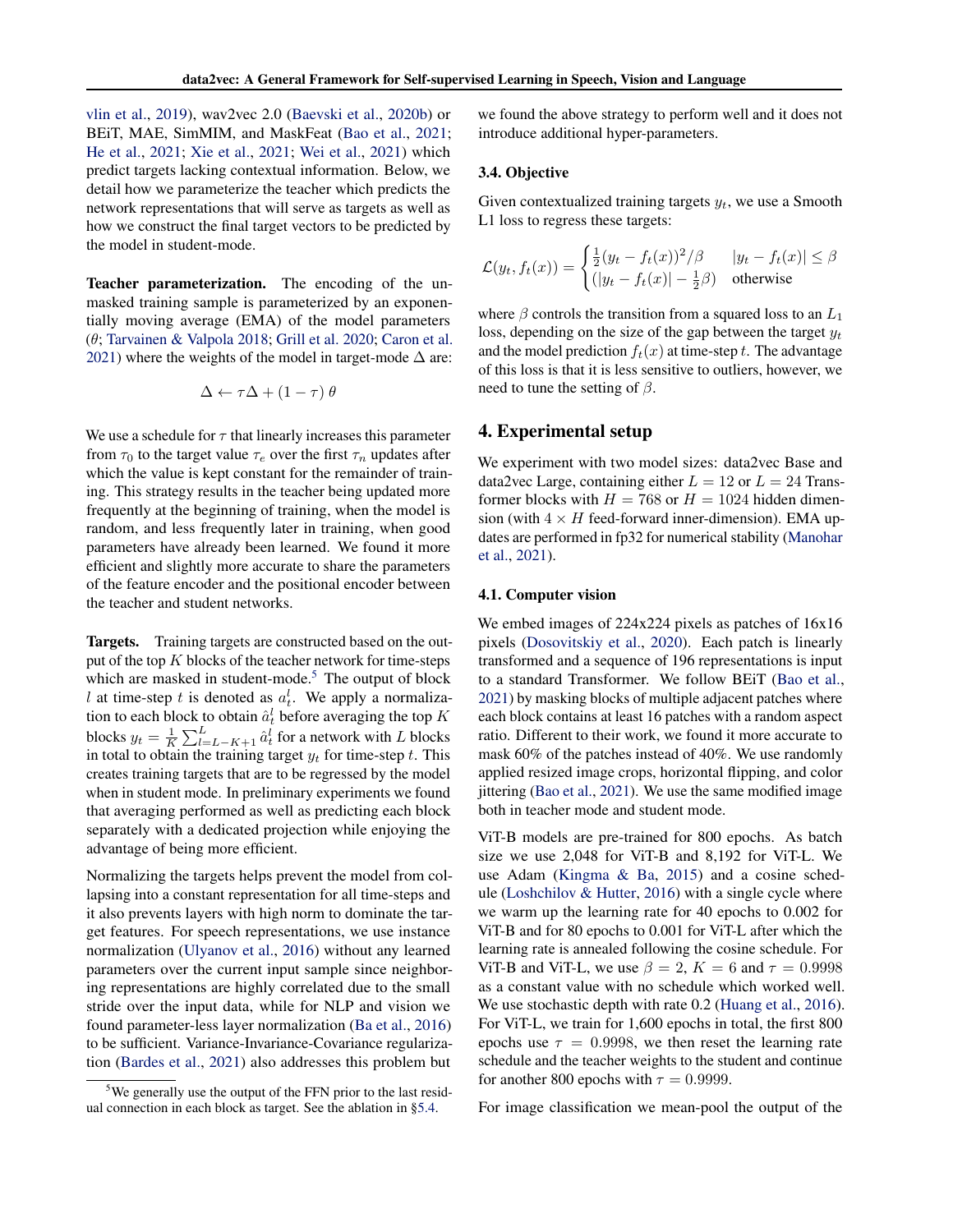last Transformer block and input it to a softmax-normalized classifier. We fine-tune ViT-B for 100 epochs and ViT-L for 50 epochs using Adam and a cosine schedule where we warmup up the learning rate for 20 epochs to 0.004 for ViT-B and for 5 epochs to 0.004 for ViT-L after which the learning rate follows the cosine schedule. We build on the open source implementation of BEiT [\(Bao et al.,](#page-9-6) [2021\)](#page-9-6).

#### 4.2. Speech processing

Models are implemented in fairseq [\(Ott et al.,](#page-10-16) [2019\)](#page-10-16) and take as input 16 kHz waveform which is processed by a feature encoder [\(Baevski et al.,](#page-9-2) [2020b\)](#page-9-2) containing seven temporal convolutions with 512 channels, strides (5,2,2,2,2,2,2) and kernel widths (10,3,3,3,3,2,2). This results in an encoder output frequency of 50 Hz with a stride of about 20ms between each sample, and a receptive field of 400 input samples or 25ms of audio. The raw waveform input to the encoder is normalized to zero mean and unit variance.

The masking strategy for the Base model is also identical to [Baevski et al.](#page-9-2) [\(2020b\)](#page-9-2): we sample  $p = 0.065$  of all time-steps to be starting indices and mask the subsequent ten time-steps. This results in approximately 49% of all time-steps to be masked for a typical training sequence. During pre-training we linearly anneal  $\tau$  using  $\tau_0 = 0.999$ ,  $\tau_e = 0.9999$  and  $\tau_n = 30,000$ , average the top  $K = 8$ blocks as targets and found a simple L2 loss to work well.

We optimize with Adam [\(Kingma & Ba,](#page-10-13) [2015\)](#page-10-13), with a peak learning rate of  $5 \times 10^{-4}$  for data2vec Base. The Base model uses a tri-stage scheduler which linearly warms up the learning rate over the first 3% of updates, holds it for 90% of updates and then linearly decays it over the remaining 7%. We train data2vec Base for 400K updates with a batch size of 63 minutes of audio (61M frames). We follow the fine-tuning regime of wav2vec 2.0 [\(Baevski et al.,](#page-9-2) [2020b\)](#page-9-2) whose hyper-parameters depend on the labeled data setup.

### <span id="page-4-1"></span>4.3. Natural language processing

We build on the BERT re-implementation RoBERTa [\(Liu](#page-10-8) [et al.,](#page-10-8) [2019\)](#page-10-8) available in fairseq [\(Ott et al.,](#page-10-16) [2019\)](#page-10-16). The input data is tokenized using a byte-pair encoding [\(Sennrich et al.,](#page-11-13) [2016\)](#page-11-13) of 50K types and the model learns an embedding for each type [\(Devlin et al.,](#page-9-0) [2019;](#page-9-0) [Liu et al.,](#page-10-8) [2019\)](#page-10-8) Once the data is embedded, we apply the BERT masking strategy to 15% of uniformly selected tokens: 80% are replaced by a learned mask token, 10% are left unchanged and 10% are replaced by randomly selected vocabulary token; we do not use the next-sentence prediction task. We also consider the wav2vec 2.0 strategy of masking spans of four tokens.

For pre-training we use  $\tau_0 = 0.999$ ,  $\tau_e = 0.9999$  and  $\tau_n = 100,000, K = 10$  and set  $\beta = 4$ . The model is optimized with Adam over 1M updates using a tri-stage

<span id="page-4-0"></span>Table 1. Computer vision: top-1 validation accuracy on ImageNet-1K with ViT-B and ViT-L models. data2vec ViT-B was trained for 800 epochs and ViT-L for 1,600 epochs. We distinguish between individual models and setups composed of multiple models (BEiT/PeCo train separate visual tokenizers and PeCo also distills two MoCo-v3 models).

|                                | ViT-B | $ViT-I$ . |
|--------------------------------|-------|-----------|
| Multiple models                |       |           |
| <b>BEiT</b> (Bao et al., 2021) | 83.2  | 85.2      |
| PeCo (Dong et al., $2022$ )    | 84.5  | 86.5      |
| Single models                  |       |           |
| MoCo $v3$ (Chen et al., 2021b) | 83.2  | 84.1      |
| DINO (Caron et al., 2021)      | 82.8  |           |
| MAE (He et al., 2021)          | 83.6  | 85.9      |
| SimMIM (Xie et al., 2021)      | 83.8  |           |
| $i$ BOT (Zhou et al., 2021)    | 83.8  |           |
| MaskFeat (Wei et al., 2021)    | 84.0  | 85.7      |
| data2vec                       | 84.2  | 86.6      |

learning rate schedule (5%, 80% and 15% of updates for warm-up, holding and linearly decaying, respectively). The peak learning rate is  $2 \times 10^{-4}$ . We train on 16 GPUs with a total batch size of 256 sequences and each sequence is up to 512 tokens. For downstream tasks, we fine-tune the pretrained model with four different learning rates ( $1 \times 10^{-5}$ ,  $2 \times 10^{-5}$ ,  $3 \times 10^{-5}$ ,  $4 \times 10^{-5}$ ) and choose the one which performs best across all considered NLP downstream tasks.

# <span id="page-4-2"></span>5. Results

### 5.1. Computer vision

To evaluate our approach for computer vision, we pretrain data2vec on the images of the ImageNet-1K training set [\(Deng et al.,](#page-9-20) [2009\)](#page-9-20) and fine-tune the resulting model for image classification using the labeled data of the same benchmark ([§4.1\)](#page-3-2). Following standard practice, models are evaluated in terms of top-1 accuracy on the validation set. We distinguish between results based on a single selfsupervised model, and results which train a separate visual tokenizer on additional data [\(Bao et al.,](#page-9-6) [2021\)](#page-9-6) or distill other self-supervised models [\(Dong et al.,](#page-9-13) [2022\)](#page-9-13).

[Table 1](#page-4-0) shows that data2vec outperforms prior work with ViT-B and ViT-L in the single model setting and all prior work for ViT-L. Predicting contextualized latent representations in a masked prediction setup can perform very well compared to approaches which predict local targets such as the original input pixels [\(He et al.,](#page-10-2) [2021;](#page-10-2) [Xie et al.,](#page-11-4) [2021\)](#page-11-4), engineered image features [\(Wei et al.,](#page-11-14) [2021\)](#page-11-14) or visual tokens [\(Bao et al.,](#page-9-6) [2021\)](#page-9-6). It also outperforms prior selfdistillation methods [\(Caron et al.,](#page-9-5) [2021\)](#page-9-5) which regressed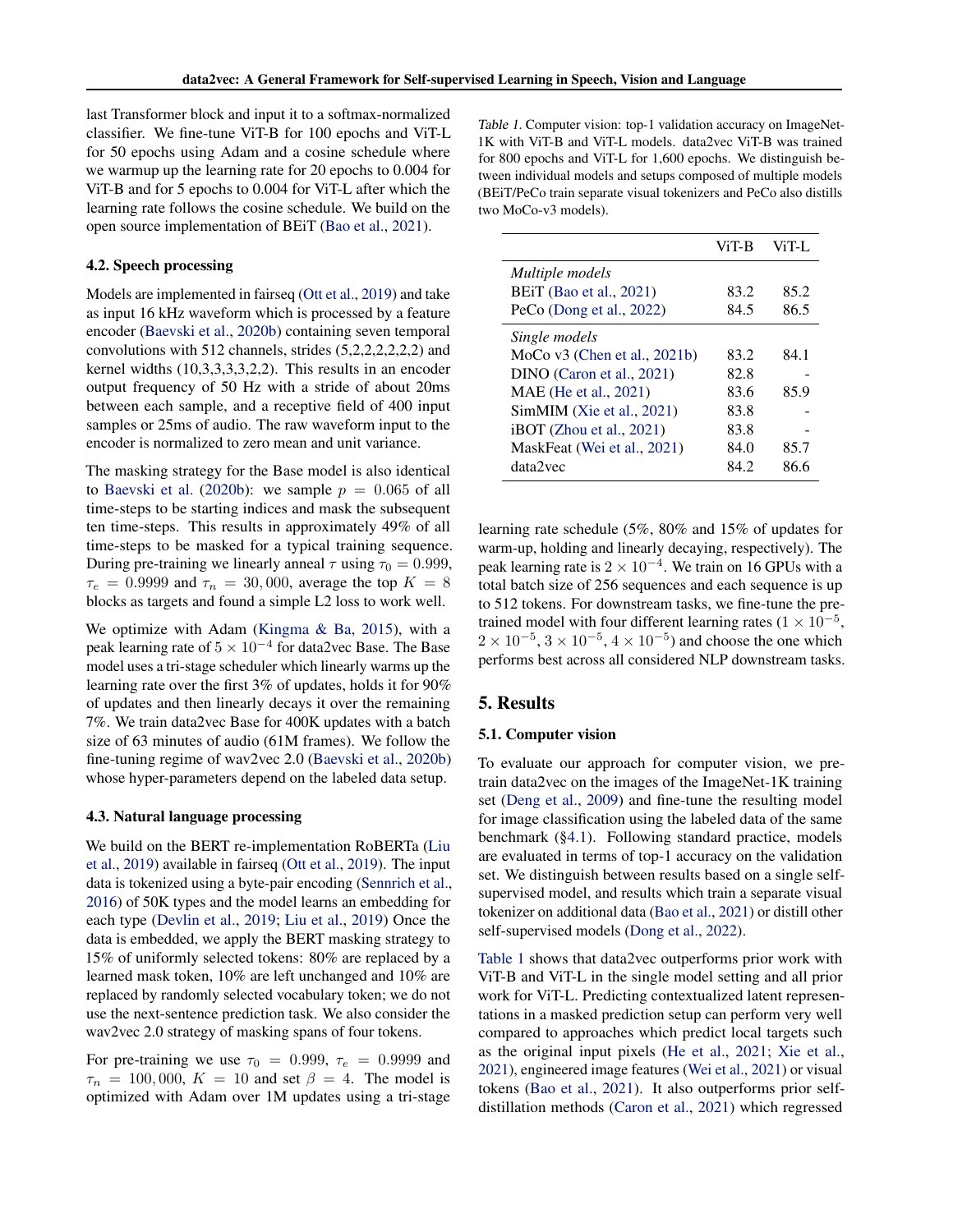<span id="page-5-0"></span>Table 2. Speech processing: word error rate on the Librispeech test-other test set when fine-tuning pre-trained models on the Libri-light low-resource labeled data setups [\(Kahn et al.,](#page-10-17) [2020\)](#page-10-17) of 10 min, 1 hour, 10 hours, the clean 100h subset of Librispeech and the full 960h of Librispeech. Models use the 960 hours of audio from Librispeech (LS-960) as unlabeled data. We indicate the language model used during decoding (LM). Results for all dev/test sets and other LMs can be found in the supplementary material [\(Table 5\)](#page-13-0).

|                                     | Unlabeled | LM     | Amount of labeled data   |      |                 |                  |      |
|-------------------------------------|-----------|--------|--------------------------|------|-----------------|------------------|------|
|                                     | data      |        | 10 <sub>m</sub>          | 1h   | 10 <sub>h</sub> | 100 <sub>h</sub> | 960h |
| Base models                         |           |        |                          |      |                 |                  |      |
| wav2vec 2.0 (Baevski et al., 2020b) | $LS-960$  | 4-gram | 15.6                     | 11.3 | 9.5             | 8.0              | 6.1  |
| HuBERT (Hsu et al., 2021)           | $LS-960$  | 4-gram | 15.3                     | 11.3 | 9.4             | 8.1              |      |
| WavLM (Chen et al., 2021a)          | $LS-960$  | 4-gram | $\overline{\phantom{a}}$ | 10.8 | 9.2             | 7.7              |      |
| data2vec                            | $LS-960$  | 4-gram | 12.3                     | 9.1  | 8.1             | 6.8              | 5.5  |
| Large models                        |           |        |                          |      |                 |                  |      |
| wav2vec 2.0 (Baevski et al., 2020b) | $LS-960$  | 4-gram | 10.3                     | 7.1  | 5.8             | 4.6              | 3.6  |
| HuBERT (Hsu et al., 2021)           | $LS-960$  | 4-gram | 10.1                     | 6.8  | 5.5             | 4.5              | 3.7  |
| WavLM (Chen et al., 2021a)          | $LS-960$  | 4-gram | ٠                        | 6.6  | 5.5             | 4.6              |      |
| data2vec                            | $LS-960$  | 4-gram | 8.4                      | 6.3  | 5.3             | 4.6              | 3.7  |

the final layer of the student network while inputting two different augmented versions of an image to the student and teacher networks.

### 5.2. Speech processing

For speech processing, we pre-train data2vec on the 960 hours of speech audio data from Librispeech (LS-960). This dataset contains relatively clean speech audio from read audiobooks in English and is a standard benchmark in the speech community. To get a sense of performance in different resource settings, we fine-tune models for automatic speech recognition using different amounts of labeled data, ranging from just 10 minutes to 960 hours. We also compare to other work from the literature, including wav2vec 2.0 [\(Baevski et al.,](#page-9-2) [2020b\)](#page-9-2) and HuBERT [\(Hsu et al.,](#page-10-4) [2021\)](#page-10-4), two popular algorithms for speech representation learning relying on discrete units of speech.

[Table 2](#page-5-0) shows improvements for most labeled data setups with the largest gains for 10 minutes of labeled data (20% relative WER improvement) for the Base models. For Large models, there are strong improvments for the smallest labeled data setups, and comparable performance for the resource-rich settings of 100 hours and 960 hours of labeled data. Our results suggest that learning discrete units is not required when rich contextualized targets are used and that learning contextualized targets during pre-training improves performance.

### <span id="page-5-3"></span>5.3. Natural language processing

To get a sense of how data2vec performs for language, we adopt the same training setup as BERT [\(Devlin et al.,](#page-9-0) [2019\)](#page-9-0) by pre-training on the Books Corpus [\(Zhu et al.,](#page-12-0) [2015\)](#page-12-0) and English Wikipedia data over 1M updates and a batch size of 256 sequences. We evaluate on the General Language Understanding Evaluation (GLUE) benchmark [\(Wang et al.,](#page-11-17) [2018\)](#page-11-17) which includes tasks for natural language inference (MNLI, QNLI, RTE), sentence similarity (MRPC, QQP and STS-B), grammaticality (CoLA), and sentiment analysis  $(SST-2)$ <sup>[6](#page-5-1)</sup>. We fine-tune data2vec separately on the labeled data provided by each task and report the average accuracy on the development sets over five fine-tuning runs. We compare to the published BERT results as well as to the results we obtain by retraining RoBERTa in the current setup (Baseline; [Liu et al.](#page-10-8) [2019\)](#page-10-8) which provides a more suitable baseline to data2vec since we build on their open source code.

The results [\(Table 3\)](#page-6-1) show that data2vec outperforms the RoBERTa baseline. When we mask spans of four BPE tokens with masking probability 0.35 [\(Baevski et al.,](#page-9-2) [2020b\)](#page-9-2), then results improve further. $\frac{7}{1}$  $\frac{7}{1}$  $\frac{7}{1}$  This strategy does not leave tokens unmasked or uses random targets as for BERT ([§4.3\)](#page-4-1).

<span id="page-5-2"></span> $\alpha$ <sup>7</sup>Note, that we used a cosine learning rate schedule for this result.

<span id="page-5-1"></span><sup>&</sup>lt;sup>6</sup>MNLI (Multi Genre Natural Language Inference; [Williams](#page-11-18) [et al.](#page-11-18) [2018\)](#page-11-18), Stanford Question Answering Dataset (QNLI; [Ra](#page-11-19)[jpurkar et al.](#page-11-19) [2016\)](#page-11-19), Recognizing Textual Entailment (RTE[;Dagan](#page-9-21) [et al.](#page-9-21) [2006;](#page-9-21) [Haim et al.](#page-10-18) [2006;](#page-10-18) [Giampiccolo et al.](#page-9-22) [2007;](#page-9-22) [Bentivogli](#page-9-23) [et al.](#page-9-23) [2009\)](#page-9-23), and we exclude Winograd NLI task from our results similar to [Devlin et al.](#page-9-0) [\(2019\)](#page-9-0), Microsoft Research Paragraph Corpus (MRPC; [Dolan & Brockett](#page-9-24) [2005\)](#page-9-24), Quora Question Pairs benchmark (QQP), and the Semantic Textual Similarity Benchmark (STS-B; [Cer et al.](#page-9-25) [2018\)](#page-9-25), Corpus of Linguistic Acceptability (CoLA; [Warstadt et al.](#page-11-20) [2018\)](#page-11-20), Stanford Sentiment Treebank (SST-2; [Socher et al.](#page-11-21) [2013\)](#page-11-21)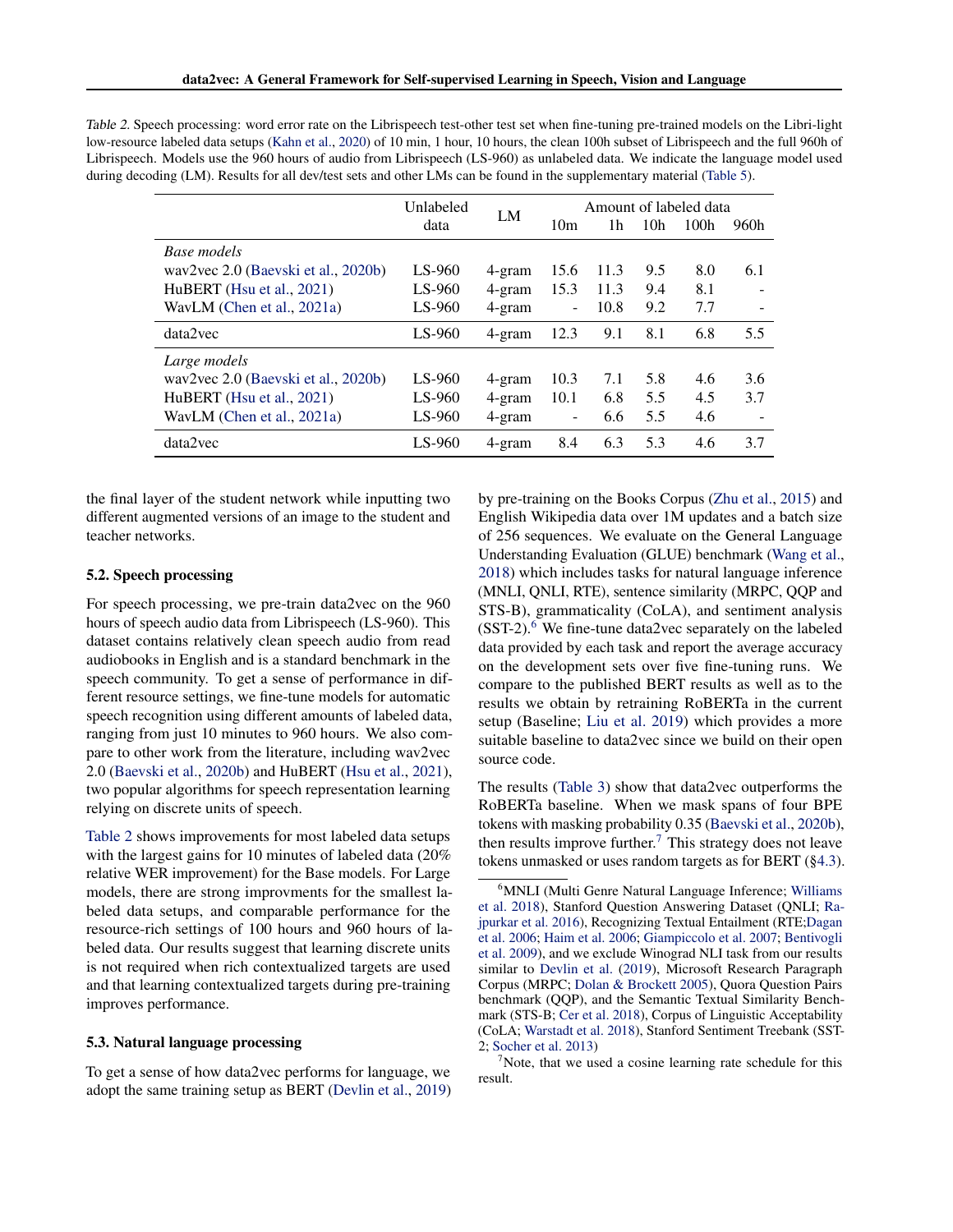<span id="page-6-1"></span>Table 3. Natural language processing: GLUE results on the development set for single-task fine-tuning of individual models. For MNLI we report accuracy on both the matched and unmatched dev sets, for MRPC and QQP, we report the unweighted average of accuracy and F1, for STS-B the unweighted average of Pearson and Spearman correlation, for CoLA we report Matthews correlation and for all other tasks we report accuracy. BERT Base results are from [Wu et al.](#page-11-22) [\(2020\)](#page-11-22) and our baseline is RoBERTa re-trained in a similar setup as BERT. We also report results with wav2vec 2.0 style masking of spans of four BPE tokens with no unmasked tokens or random targets.

|                             | MNLI -    |      |      | QNLI RTE MRPC QQP STS-B CoLA SST |      |      |      |      | Avg. |
|-----------------------------|-----------|------|------|----------------------------------|------|------|------|------|------|
| BERT (Devlin et al., 2019)  | 84.0/84.4 | 89.0 | 61.0 | 86.3                             | 89.1 | 89.5 | 57.3 | 93.0 | 80.7 |
| Baseline (Liu et al., 2019) | 84.1/83.9 | 90.4 | 69.3 | 89.0                             | 89.3 | 88.9 | 56.8 | 92.3 | 82.5 |
| data2vec                    | 83.2/83.0 | 90.9 | 67.0 | 90.2                             | 89.1 | 87.2 | 62.2 | 91.8 | 82.7 |
| $+$ wav2vec 2.0 masking     | 82.8/83.4 | 91.1 | 69.9 | 90.0                             | 89.0 | 87.7 | 60.3 | 92.4 | 82.9 |

<span id="page-6-2"></span>

Figure 2. Predicting targets which are the average of multiple layers is more robust than predicting only the top most layer ( $K = 1$ ) for most modalities. We show the performance of predicting the average of  $K$  teacher layer representations ([§3.3\)](#page-2-3). The effect is very pronounced for speech and NLP while for vision there is still a slight advantage of predicting more than a single layer.

To our knowledge this is the first successful pre-trained NLP model which does not use discrete units (words, subwords, characters or bytes) as the training target. Instead, the model predicts a *contextualized latent representation* emerging from self-attention over the entire unmasked text sequence. This enables a learning task where the model needs to predict targets with specific properties of the current text sequence rather than representations which are generic to every text sequence in which the particular discrete unit occurs. Moreover, the set of training targets is not fixed, i.e., not a closed vocabulary, and the model can choose to define new target types as it sees fit, akin to an open vocabulary setting.

#### <span id="page-6-0"></span>5.4. Ablations

Layer-averaged targets. One of the main differences of our method compared to BYOL is the use of targets which are based on averaging multiple layers from the teacher network ([§3.3\)](#page-2-3). This idea was partly inspired by the fact that the top layers of wav2vec 2.0 do not perform as well for downstream tasks as layers in the middle of the network [\(Baevski](#page-9-7) [et al.,](#page-9-7) [2021;](#page-9-7) [Pasad et al.,](#page-10-19) [2021\)](#page-10-19).

In the next experiment, we measure performance for all three modalities when averaging  $K = 1, \ldots, 12$  layers

where  $K = 1$  corresponds to predicting only the top layer similar to BYOL. For faster experimental turn-around, we train Base models with  $L = 12$  layers in total. For speech, we pre-train for 200K updates on Librispeech, fine-tune on the 10 hour labeled split of Libri-light [\(Kahn et al.,](#page-10-20) [2019\)](#page-10-20) and report word error rate without a language model on devother. For NLP, we report the average GLUE score on the validation set ([§5.3\)](#page-5-3) and for computer vision we pre-train models for 300 epochs and report the top-1 accuracy on ImageNet ([§5.1\)](#page-4-2).

[Figure 2](#page-6-2) shows that targets based on multiple layers improves over using only the top layer  $(K = 1)$  for all modalities. Using all layers is generally a good choice and only slightly worse than a carefully tuned value of  $K$ . Neural networks build features over multiple layers and different types of features are extracted at different layers. Using features from multiple layers enriches the self-supervised task and improves accuracy.

Target contextualization. Teacher representations are based on self-attention over the entire input data which results in contextualized targets. This distinguishes data2vec from many other self-supervised approaches which construct a learning task by predicting or reconstructing local parts of the input  $(\S 2)$ . This poses the natural question of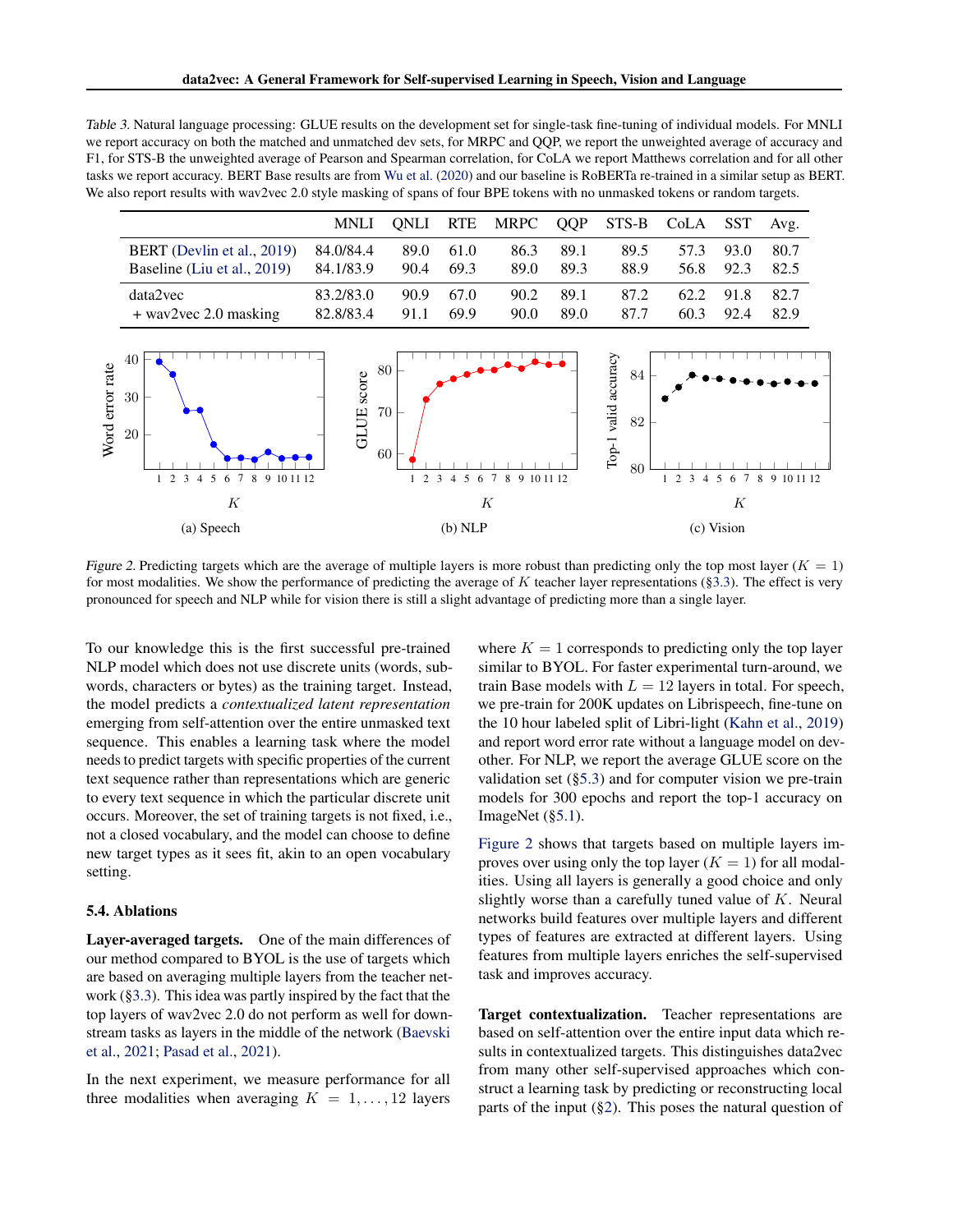<span id="page-7-0"></span>

Figure 3. More contextualized target representations lead to better accuracy. We mask all but a fraction of the data when constructing the target representations in the teacher for pre-training and report downstream performance for speech and vision. Time-steps for speech are more fine-grained (20ms patches) compared to vision (16x16 pixels per patch).

whether contextualized targets are required for data2vec to work well.

In order to get a better sense of this, we construct target representations which do not have access to the entire input sample but rather only a pre-defined fraction of it. Concretely, we restrict the self-attention mechansim of the teacher to only be able to access a portion of the input surrounding the current time-step. Once the model is trained, we fine-tune it so that it can access the full context size. [Figure 3](#page-7-0) shows that larger context sizes lead to better downstream performance. The best accuracy is achieved when the entire input sample is visible. This shows that richer target representations can indeed lead to better performance.

Target feature type. Transformers blocks contain several layers which can each serve as targets. To get a sense of how different layers impact performance, we pre-train speech models on Librispeech using the features from different layers as target features. [Table 4](#page-7-1) shows that the output of the feedforward network (FFN) block works best while the output of the self-attention block does not yield a usable model. We believe this is because the self-attention output is before the residual connection and features are heavily biased towards other time-steps. This issue is alleviated by the use of the FFN features since these include the features

<span id="page-7-1"></span>Table 4. Effect of using different features from the teacher model as targets: we compare using the output of the self-attention module, the feed-forward module (FFN) as well as after the final residual connection (FFN + residual) and layer normalization (End of block). Results are not directly comparable to the main results since we use a reduced setup ([§5.4\)](#page-6-0).

| Layer            | <b>WER</b> |
|------------------|------------|
| self-attention   | 100.0      |
| <b>FFN</b>       | 13.1       |
| $FFN + residual$ | 14.8       |
| End of block     | 14.5       |
|                  |            |

before the self-attention as well.

### 6. Discussion

Modality-specific feature extractors and masking. Our primary is to design a single learning mechanism for different modalities. Despite the unified learning regime, we still use modality-specific features extractors and masking strategies. This makes sense given the vastly different nature of the input data: for example, in speech we learn from a very high resolution input (16 kHz waveform) which contains hundreds of thousands of samples for typical utterances. To process this, we apply a multilayer convolutional neural network to obtain a 50 Hz feature sequence. For NLP, inputs are of vastly lower resolution in the form of much shorter word sequences which can be directly embedded in distributional space via a lookup table. The type of data also impacts how we should mask the input to create a challenging learning task: removing individual words provides a sufficiently challenging task but for speech it is necessary to mask spans since adjacent audio samples are highly correlated with each other.

Relatedly, there has been recent work on a Transformer architecture that can directly operate on the raw data of different modalities without modality-specific feature encoders [\(Jaegle et al.,](#page-10-6) [2021b;](#page-10-6)[a\)](#page-10-21). Their work is focused on supervised learning for classification tasks and we believe that our work is complementary.

Structured and contextualized targets. One of the main differences of data2vec to most other masked prediction work [\(Devlin et al.,](#page-9-0) [2019;](#page-9-0) [Baevski et al.,](#page-9-2) [2020b;](#page-9-2) [Ling et al.,](#page-10-22) [2020;](#page-10-22) [Bao et al.,](#page-9-6) [2021;](#page-9-6) [He et al.,](#page-10-2) [2021;](#page-10-2) [Wei et al.,](#page-11-14) [2021\)](#page-11-14) is that the features of the training targets are contextualized since the features are built with self-attention over the entire unmasked input in teacher mode. And while BYOL [\(Grill](#page-9-8) [et al.,](#page-9-8) [2020\)](#page-9-8) and DINO [\(Caron et al.,](#page-9-5) [2021\)](#page-9-5) also use latent target representations based on the entire input, their focus is on learning transformation-invariant representations instead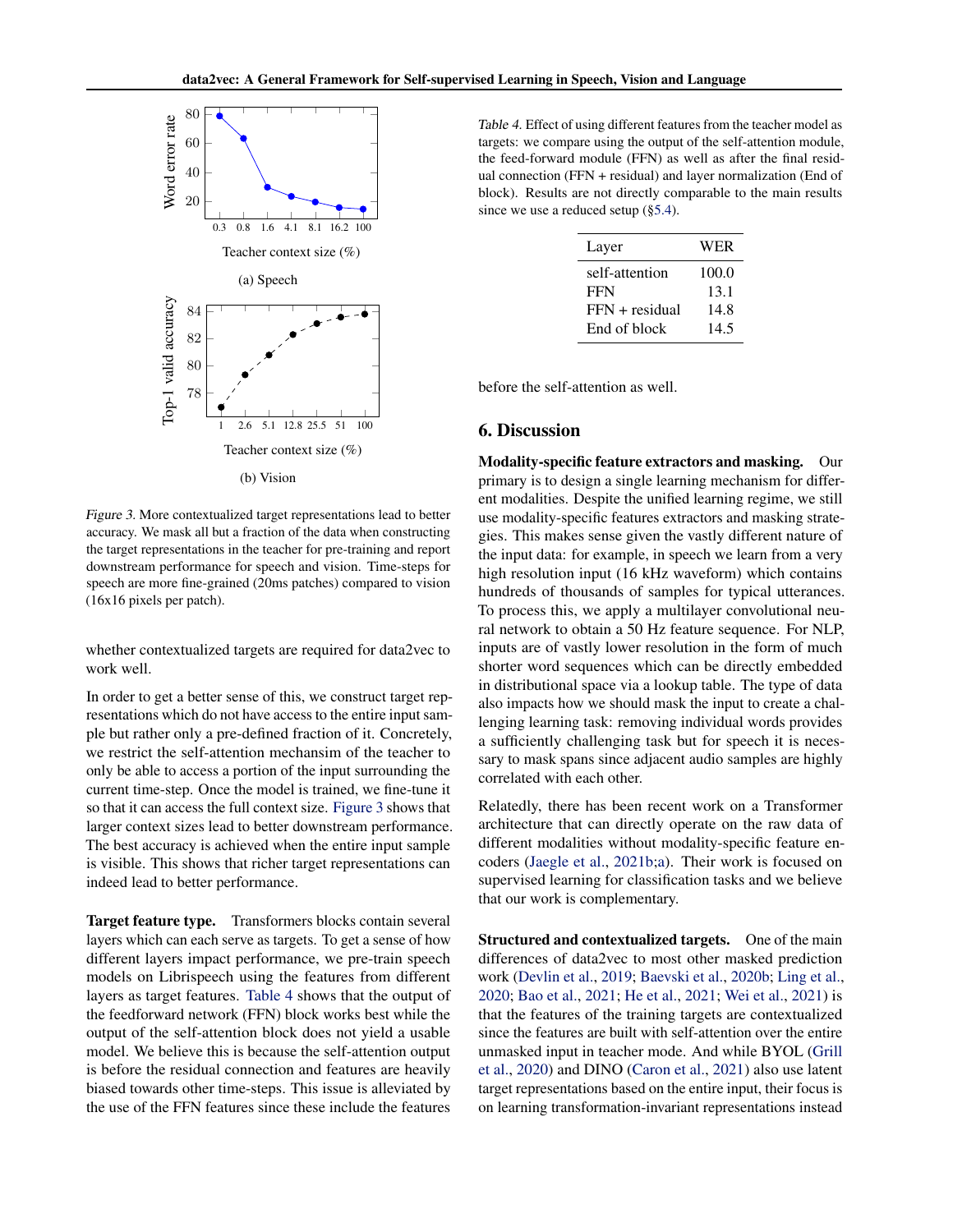of structural information within a sample.

One exception is HuBERT [\(Hsu et al.,](#page-10-4) [2021\)](#page-10-4) which builds a fixed set of discrete target units by clustering Transformer layer representations. In comparison, data2vec has no limitation on the number of target units. Instead of representing each instance of particular discrete target unit with the same set of features, data2vec can build target features that are specific to the current sequence.

For NLP, we believe data2vec is the first work that does not rely on pre-defined target units. Most other work uses either words, sub-words [\(Radford et al.,](#page-10-1) [2018;](#page-10-1) [Devlin et al.,](#page-9-0) [2019\)](#page-9-0), characters [\(Tay et al.,](#page-11-23) [2021\)](#page-11-23) or even bytes [\(Xue et al.,](#page-11-24) [2021\)](#page-11-24). Aside, defining word boundaries is not straightforward for some Asian languages. Contextualized targets enable integrating features from the entire sequence into the training target which provides a richer self-supervised task. Furthermore, the representation of each instance of a particular unit (word/sub-word/character/byte) can differ for the masked prediction task. This enables to associate a different meaning to a particular depending on the context it occurs in. It also relieves the model from the need to learn a single set of features for a target unit that fits all instances of this unit.

Representation collapse. A common issue with algorithms which learn their own targets is representation collapse. This occurs when the model produces very similar representations for all masked segments which results in a trivial task [\(Jing et al.,](#page-10-23) [2021\)](#page-10-23). To deal with this issue, contrastive models such as wav2vec 2.0 [\(Baevski et al.,](#page-9-2) [2020b\)](#page-9-2) use the same target representation both as a positive and a negative example. BYOL [\(Grill et al.,](#page-9-8) [2020\)](#page-9-8) do not optimize the teacher parameters to minimize the loss and VicReg [\(Bardes et al.,](#page-9-19) [2021\)](#page-9-19) adds an explicit loss encouraging variance among different representations.

We found that collapse is most likely to happen in the following scenarios: First, the learning rate is too large or the learning rate warmup is too short which can often be solved by tuning the respective hyperparameters. Second,  $\tau$  is too low which leads to student model collapse and is then propagated to the teacher. This can be addressed by tuning  $\tau_0$ ,  $\tau_e$  and  $\tau_n$ . Third, we found collapse to be more likely for modalities where adjacent targets are very correlated and where longer spans need to be masked, e.g., speech. We address this by promoting variance through normalizing target representations over the sequence or batch [\(Grill et al.,](#page-9-8) [2020\)](#page-9-8). For models where targets are less correlated, such as vision and NLP, momentum tracking is sufficient.

# 7. Conclusion

Recent work showed that uniform model architectures can be effective for multiple modalities [\(Jaegle et al.,](#page-10-6) [2021b\)](#page-10-6).

In a similar spirit, we show that a single self-supervised learning regime can be effective for vision, speech and language. The key idea is to regress contextualized latent representations based on a partial view of the input. data2vec outperforms prior self-supervised algorithms on ImageNet-1K for ViT-B single models and ViT-L models, it improves over prior work on speech recognition for the low-resource setups of Libri-light, and it outperforms RoBERTa for natural language understanding on GLUE in the original BERT setup.

A single learning method for multiple modalities will make it easier to learn across modalities and future work may investigate tasks such as audio-visual speech recognition or cross-modal retrieval. Our approach still uses modalityspecific input encoders and we adopt modality-specific masking strategies. Future work may investigate a single masking strategy that is modality-agnostic as well as jointly training multiple modalities.

# Acknowledgements

We thank Brenden Lake, Dhruv Batra and Marco Baroni for helpful discussions. We also thank Laurens van der Maaten for feedback on an earlier version of the paper.

# References

- <span id="page-8-5"></span>Akbari, H., Yuan, L., Qian, R., Chuang, W.-H., Chang, S.-F., Cui, Y., and Gong, B. Vatt: Transformers for multimodal self-supervised learning from raw video, audio and text, 2021.
- <span id="page-8-4"></span>Alayrac, J.-B., Recasens, A., Schneider, R., Arandjelovic,´ R., Ramapuram, J., Fauw, J. D., Smaira, L., Dieleman, S., and Zisserman, A. Self-supervised multimodal versatile networks, 2020.
- <span id="page-8-2"></span>Ao, J., Wang, R., Zhou, L., Liu, S., Ren, S., Wu, Y., Ko, T., Li, Q., Zhang, Y., Wei, Z., Qian, Y., Li, J., and Wei, F. Speecht5: Unified-modal encoder-decoder pre-training for spoken language processing. *arXiv*, abs/2110.07205, 2021.
- <span id="page-8-3"></span>Aytar, Y., Vondrick, C., and Torralba, A. See, hear, and read: Deep aligned representations, 2017.
- <span id="page-8-6"></span>Ba, J. L., Kiros, J. R., and Hinton, G. E. Layer normalization. *arXiv*, abs/1607.06450, 2016.
- <span id="page-8-0"></span>Baevski, A., Edunov, S., Liu, Y., Zettlemoyer, L., and Auli, M. Cloze-driven pretraining of self-attention networks. In *Proc. of EMNLP*, 2019.
- <span id="page-8-1"></span>Baevski, A., Schneider, S., and Auli, M. vq-wav2vec: Selfsupervised learning of discrete speech representations. In *Proc. of ICLR*, 2020a.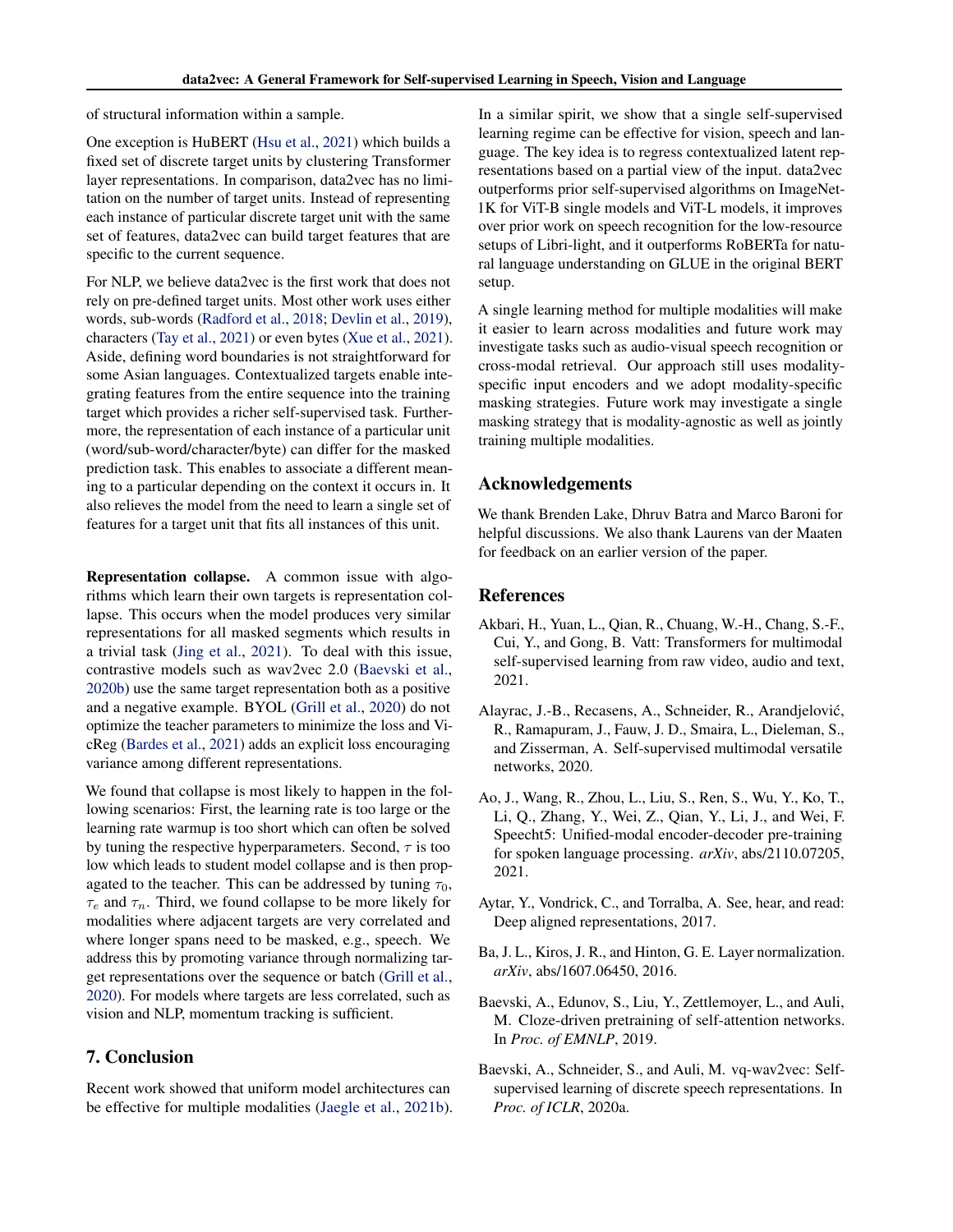- <span id="page-9-2"></span>Baevski, A., Zhou, Y., Mohamed, A., and Auli, M. wav2vec 2.0: A framework for self-supervised learning of speech representations. In *Proc. of NeurIPS*, 2020b.
- <span id="page-9-7"></span>Baevski, A., Hsu, W.-N., Conneau, A., and Auli, M. Unsupervised speech recognition. In *Proc. of NeurIPS*, 2021.
- <span id="page-9-6"></span>Bao, H., Dong, L., and Wei, F. Beit: BERT pre-training of image transformers. *arXiv*, abs/2106.08254, 2021.
- <span id="page-9-19"></span>Bardes, A., Ponce, J., and LeCun, Y. Vicreg: Varianceinvariance-covariance regularization for self-supervised learning. *arXiv*, abs/2105.04906, 2021.
- <span id="page-9-23"></span>Bentivogli, L., Clark, P., Dagan, I., and Giampiccolo, D. The fifth pascal recognizing textual entailment challenge. In *Proc. of TAC*, 2009.
- <span id="page-9-1"></span>Brown, T. B., Mann, B., Ryder, N., Subbiah, M., Kaplan, J., Dhariwal, P., Neelakantan, A., Shyam, P., Sastry, G., Askell, A., Agarwal, S., Herbert-Voss, A., Krueger, G., Henighan, T., Child, R., Ramesh, A., Ziegler, D. M., Wu, J., Winter, C., Hesse, C., Chen, M., Sigler, E., Litwin, M., Gray, S., Chess, B., Clark, J., Berner, C., McCandlish, S., Radford, A., Sutskever, I., and Amodei, D. Language models are few-shot learners. In *Proc. of NeurIPS*, 2020.
- <span id="page-9-11"></span>Caron, M., Misra, I., Mairal, J., Goyal, P., Bojanowski, P., and Joulin, A. Unsupervised learning of visual features by contrasting cluster assignments. *arXiv*, abs/2006.09882, 2020.
- <span id="page-9-5"></span>Caron, M., Touvron, H., Misra, I., Jégou, H., Mairal, J., Bojanowski, P., and Joulin, A. Emerging properties in selfsupervised vision transformers. *arXiv*, abs/2104.14294, 2021.
- <span id="page-9-25"></span>Cer, D. M., Diab, M. T., Agirre, E., Lopez-Gazpio, I., and Specia, L. Semeval-2017 task 1: Semantic textual similarity - multilingual and cross-lingual focused evaluation. In *Proc. of SemEval*, 2018.
- <span id="page-9-17"></span>Chang, H.-J., wen Yang, S., and yi Lee, H. Distilhubert: Speech representation learning by layer-wise distillation of hidden-unit bert. *arXiv*, abs/2110.01900, 2021.
- <span id="page-9-15"></span>Chen, S., Wang, C., Chen, Z., Wu, Y., Liu, S., Chen, Z., Li, J., Kanda, N., Yoshioka, T., Xiao, X., Wu, J., Zhou, L., Ren, S., Qian, Y., Qian, Y., Wu, J., Zeng, M., and Wei, F. Wavlm: Large-scale self-supervised pre-training for full stack speech processing. *arXiv*, abs/2110.13900, 2021a.
- <span id="page-9-3"></span>Chen, T., Kornblith, S., Norouzi, M., and Hinton, G. A simple framework for contrastive learning of visual representations. *arXiv*, abs/2002.05709, 2020.
- <span id="page-9-4"></span>Chen, X., Xie, S., and He, K. An empirical study of training self-supervised vision transformers. *arXiv*, abs/2104.02057, 2021b.
- <span id="page-9-14"></span>Chung, Y., Hsu, W., Tang, H., and Glass, J. R. An unsupervised autoregressive model for speech representation learning. *Proc. of Interspeech*, 2019.
- <span id="page-9-18"></span>Chung, Y.-A., Zhang, Y., Han, W., Chiu, C.-C., Qin, J., Pang, R., and Wu, Y. W2v-bert: Combining contrastive learning and masked language modeling for self-supervised speech pre-training. *arXiv*, abs/2108.06209, 2021.
- <span id="page-9-21"></span>Dagan, I., Glickman, O., and Magnini, B. The pascal recognizing textual entailment challenge. *Machine learning challenges, evaluating predictive uncertainty, visual object classification, and recognizing textual entailment*, pp. 177–190, 2006.
- <span id="page-9-20"></span>Deng, J., Dong, W., Socher, R., Li, L.-J., Li, K., and Fei-Fei, L. Imagenet: A large-scale hierarchical image database. In *Proc. of CVPR*, 2009.
- <span id="page-9-0"></span>Devlin, J., Chang, M.-W., Lee, K., and Toutanova, K. Bert: Pre-training of deep bidirectional transformers for language understanding. *Proc. of NAACL*, 2019.
- <span id="page-9-24"></span>Dolan, W. B. and Brockett, C. Automatically constructing a corpus of sentential paraphrases. In *Proc. of IWP*, 2005.
- <span id="page-9-13"></span>Dong, X., Bao, J., Zhang, T., Chen, D., Zhang, W., Yuan, L., Chen, D., Wen, F., and Yu, N. Peco: Perceptual codebook for bert pre-training of vision transformers, 2022.
- <span id="page-9-12"></span>Dosovitskiy, A., Beyer, L., Kolesnikov, A., Weissenborn, D., Zhai, X., Unterthiner, T., Dehghani, M., Minderer, M., Heigold, G., Gelly, S., Uszkoreit, J., and Houlsby, N. An image is worth 16x16 words: Transformers for image recognition at scale. *arXiv*, abs/2010.11929, 2020.
- <span id="page-9-16"></span>Eloff, R., Nortje, A., van Niekerk, B., Govender, A., Nortje, L., Pretorius, A., Van Biljon, E., van der Westhuizen, E., van Staden, L., and Kamper, H. Unsupervised acoustic unit discovery for speech synthesis using discrete latentvariable neural networks. *arXiv*, abs/1904.07556, 2019.
- <span id="page-9-10"></span>Friston, K. The free-energy principle: a unified brain theory? *Nature reviews neuroscience*, 2010.
- <span id="page-9-9"></span>Friston, K. and Kiebel, S. Predictive coding under the freeenergy principle. *Philosophical transactions of the Royal Society: Biological sciences*, 2009.
- <span id="page-9-22"></span>Giampiccolo, D., Magnini, B., Dagan, I., and Dolan, B. The pascal recognizing textual entailment challenge. *Proc. of the ACL-PASCAL workshop on textual entailment and paraphrasing*, 2007.
- <span id="page-9-8"></span>Grill, J.-B., Strub, F., Altché, F., Tallec, C., Richemond, P. H., Buchatskaya, E., Doersch, C., Pires, B. A., Guo, Z. D., Azar, M. G., Piot, B., Kavukcuoglu, K., Munos, R., and Valko, M. Bootstrap your own latent: A new approach to self-supervised learning. *arXiv*, abs/2006.07733, 2020.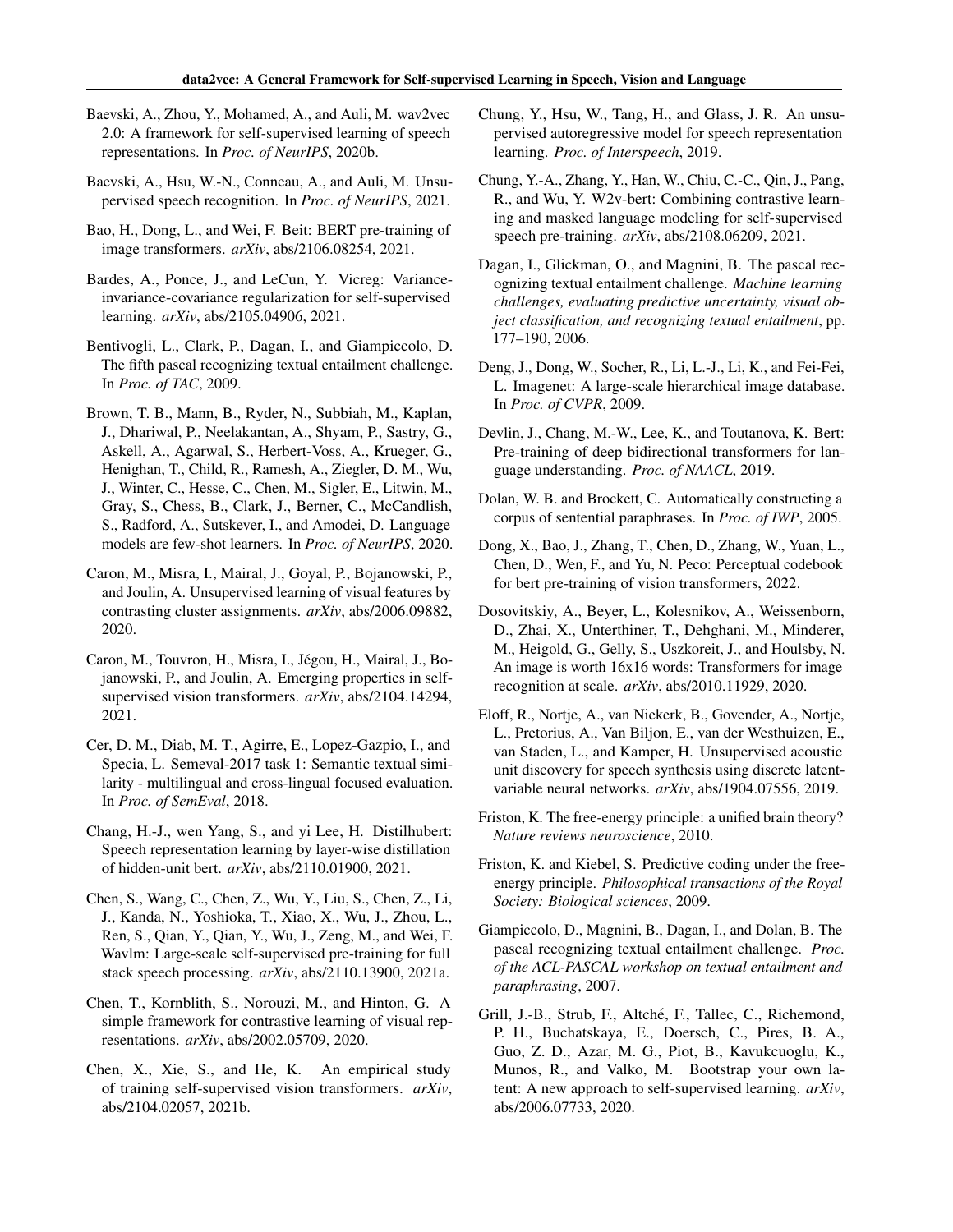- <span id="page-10-18"></span>Haim, R. B., Dagan, I., Dolan, B., Ferro, L., Giampiccolo, D., Magnini, B., and Szpektor, I. The pascal recognising textual entailment challenge. *Lecture Notes in Computer Science*, 2006.
- <span id="page-10-7"></span>He, K., Fan, H., Wu, Y., Xie, S., and Girshick, R. Momentum contrast for unsupervised visual representation learning. *arXiv*, abs/1911.05722, 2019.
- <span id="page-10-2"></span>He, K., Chen, X., Xie, S., Li, Y., Dollár, P., and Girshick, R. Masked autoencoders are scalable vision learners. *arXiv*, abs/2111.06377, 2021.
- <span id="page-10-4"></span>Hsu, W.-N., Tsai, Y.-H. H., Bolte, B., Salakhutdinov, R., and Mohamed, A. Hubert: How much can a bad teacher benefit ASR pre-training? In *Proc. of ICASSP*, 2021.
- <span id="page-10-15"></span>Huang, G., Sun, Y., Liu, Z., Sedra, D., and Weinberger, K. Deep networks with stochastic depth. *arXiv*, abs/1603.09382, 2016.
- <span id="page-10-21"></span>Jaegle, A., Borgeaud, S., Alayrac, J.-B., Doersch, C., Ionescu, C., Ding, D., Koppula, S., Zoran, D., Brock, A., Shelhamer, E., Henaff, O., Botvinick, M. M., Zis- ´ serman, A., Vinyals, O., and Carreira, J. Perceiver io: A general architecture for structured inputs & outputs. *arXiv*, abs/2107.14795, 2021a.
- <span id="page-10-6"></span>Jaegle, A., Gimeno, F., Brock, A., Zisserman, A., Vinyals, O., and Carreira, J. Perceiver: General perception with iterative attention. *arXiv*, abs/2103.03206, 2021b.
- <span id="page-10-10"></span>Jiao, X., Yin, Y., Shang, L., Jiang, X., Chen, X., Li, L., Wang, F., and Liu, Q. Tinybert: Distilling bert for natural language understanding. *arXiv*, abs/1909.10351, 2020.
- <span id="page-10-23"></span>Jing, L., Vincent, P., LeCun, Y., and Tian, Y. Understanding dimensional collapse in contrastive self-supervised learning, 2021.
- <span id="page-10-20"></span>Kahn, J., Riviere, M., Zheng, W., Kharitonov, E., Xu, Q., ` Mazaré, P., Karadayi, J., Liptchinsky, V., Collobert, R., Fuegen, C., Likhomanenko, T., Synnaeve, G., Joulin, A., Mohamed, A., and Dupoux, E. Libri-light: A benchmark for asr with limited or no supervision. *arXiv*, abs/1912.07875, 2019.
- <span id="page-10-17"></span>Kahn, J. et al. Libri-light: A benchmark for asr with limited or no supervision. In *Proc. of ICASSP*, 2020.
- <span id="page-10-13"></span>Kingma, D. P. and Ba, J. Adam: A Method for Stochastic Optimization. In *Proc. of ICLR*, 2015.
- <span id="page-10-3"></span>Lample, G., Denoyer, L., and Ranzato, M. Unsupervised machine translation using monolingual corpora only. In *Proc. of ICLR*, 2018.
- <span id="page-10-25"></span>Likhomanenko, T., Xu, Q., Kahn, J., Synnaeve, G., and Collobert, R. slimipl: Language-model-free iterative pseudo-labeling. *arXiv*, abs/2010.11524, 2021.
- <span id="page-10-22"></span>Ling, S., Liu, Y., Salazar, J., and Kirchhoff, K. Deep contextualized acoustic representations for semi-supervised speech recognition. In *Proc. of ICASSP*, 2020.
- <span id="page-10-11"></span>Liu, A. T., Li, S.-W., and Lee, H.-y. Tera: Self-supervised learning of transformer encoder representation for speech. *IEEE/ACM Trans. on Audio, Speech, and Language Processing*, 2021.
- <span id="page-10-8"></span>Liu, Y., Ott, M., Goyal, N., Du, J., Joshi, M., Chen, D., Levy, O., Lewis, M., Zettlemoyer, L., and Stoyanov, V. Roberta: A robustly optimized bert pretraining approach. *arXiv preprint arXiv:1907.11692*, 2019.
- <span id="page-10-14"></span>Loshchilov, I. and Hutter, F. SGDR: stochastic gradient descent with restarts. *arXiv*, abs/1608.03983, 2016.
- <span id="page-10-12"></span>Manohar, V., Likhomanenko, T., Xu, Q., Hsu, W.-N., Collobert, R., Saraf, Y., Zweig, G., and Mohamed, A. Kaizen: Continuously improving teacher using exponential moving average for semi-supervised speech recognition, 2021.
- <span id="page-10-9"></span>McCann, B., Bradbury, J., Xiong, C., and Socher, R. Learned in translation: Contextualized word vectors. *arXiv*, abs/1708.00107, 2017.
- <span id="page-10-16"></span>Ott, M., Edunov, S., Baevski, A., Fan, A., Gross, S., Ng, N., Grangier, D., and Auli, M. fairseq: A fast, extensible toolkit for sequence modeling. In *Proc. of NAACL System Demonstrations*, 2019.
- <span id="page-10-24"></span>Park, D. S., Zhang, Y., Jia, Y., Han, W., Chiu, C.-C., Li, B., Wu, Y., and Le, Q. V. Improved noisy student training for automatic speech recognition. *Proc. of Interspeech*, 2020.
- <span id="page-10-19"></span>Pasad, A., Chou, J.-C., and Livescu, K. Layer-wise analysis of a self-supervised speech representation model. *arXiv*, abs/2107.04734, 2021.
- <span id="page-10-0"></span>Peters, M. E., Neumann, M., Iyyer, M., Gardner, M., Clark, C., Lee, K., and Zettlemoyer, L. Deep contextualized word representations. In *Proc. of ACL*, 2018.
- <span id="page-10-1"></span>Radford, A., Narasimhan, K., Salimans, T., and Sutskever, I. Improving language understanding by generative pretraining. [https://s3-us-west-2.amazonaws.](https://s3-us-west-2.amazonaws.com/openai-assets/research-covers/language-unsupervised/language_understanding_paper.pdf) [com/openai-assets/research-covers/](https://s3-us-west-2.amazonaws.com/openai-assets/research-covers/language-unsupervised/language_understanding_paper.pdf) [language-unsupervised/language\\_](https://s3-us-west-2.amazonaws.com/openai-assets/research-covers/language-unsupervised/language_understanding_paper.pdf) [understanding\\_paper.pdf](https://s3-us-west-2.amazonaws.com/openai-assets/research-covers/language-unsupervised/language_understanding_paper.pdf), 2018.
- <span id="page-10-5"></span>Radford, A., Kim, J. W., Hallacy, C., Ramesh, A., Goh, G., Agarwal, S., Sastry, G., Askell, A., Mishkin, P., Clark,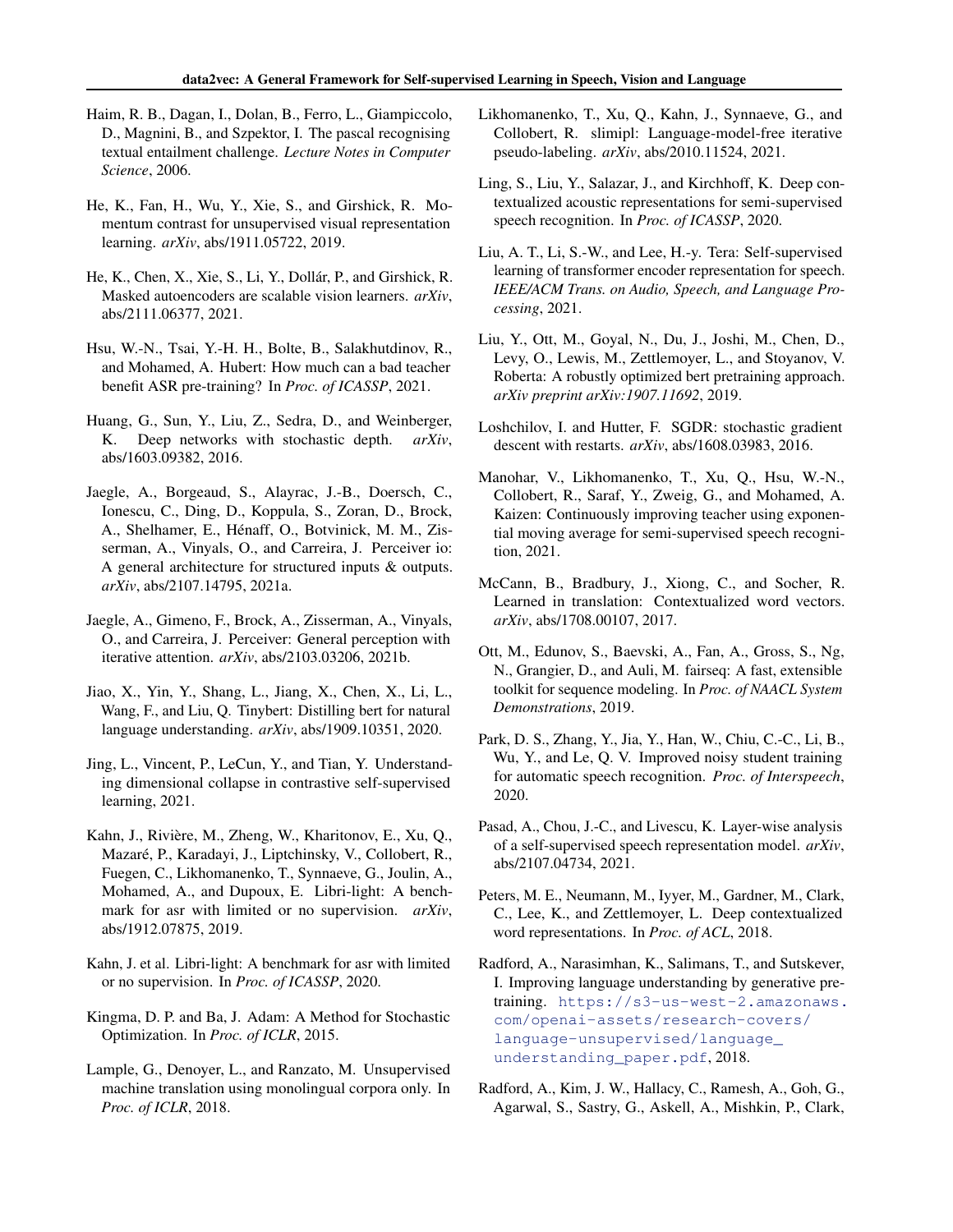J., Krueger, G., and Sutskever, I. Learning transferable visual models from natural language supervision. *arXiv*, abs/2103.00020, 2021a.

- <span id="page-11-8"></span>Radford, A., Kim, J. W., Hallacy, C., Ramesh, A., Goh, G., Agarwal, S., Sastry, G., Askell, A., Mishkin, P., Clark, J., Krueger, G., and Sutskever, I. Learning transferable visual models from natural language supervision. *arXiv*, abs/2103.00020, 2021b.
- <span id="page-11-19"></span>Rajpurkar, P., Zhang, J., Lopyrev, K., and Liang, P. Squad: 100, 000+ questions for machine comprehension of text. *arXiv*, abs/1606.05250, 2016.
- <span id="page-11-5"></span>Ramesh, A., Pavlov, M., Goh, G., Gray, S., Voss, C., Radford, A., Chen, M., and Sutskever, I. Zero-shot text-toimage generation. *arXiv*, abs/2102.12092, 2021.
- <span id="page-11-1"></span>Schneider, S., Baevski, A., Collobert, R., and Auli, M. wav2vec: Unsupervised pre-training for speech recognition. In *Proc. of Interspeech*, 2019.
- <span id="page-11-13"></span>Sennrich, R., Haddow, B., and Birch, A. Neural machine translation of rare words with subword units. In *Proc. of ACL*, 2016.
- <span id="page-11-10"></span>Singh, A., Hu, R., Goswami, V., Couairon, G., Galuba, W., Rohrbach, M., and Kiela, D. FLAVA: A foundational language and vision alignment model. *arXiv*, abs/2112.04482, 2021.
- <span id="page-11-21"></span>Socher, R., Perelygin, A., Wu, J., Chuang, J., Manning, C. D., Ng, A., and Potts, C. Recursive deep models for semantic compositionality over a sentiment treebank. In *Proc. of EMNLP*, 2013.
- <span id="page-11-15"></span>Tarvainen, A. and Valpola, H. Mean teachers are better role models: Weight-averaged consistency targets improve semi-supervised deep learning results, 2018.
- <span id="page-11-23"></span>Tay, Y., Tran, V. Q., Ruder, S., Gupta, J., Chung, H. W., Bahri, D., Qin, Z., Baumgartner, S., Yu, C., and Metzler, D. Charformer: Fast character transformers via gradientbased subword tokenization. *arXiv*, abs/2106.12672, 2021.
- <span id="page-11-11"></span>Tsimpoukelli, M., Menick, J., Cabi, S., Eslami, S. M. A., Vinyals, O., and Hill, F. Multimodal few-shot learning with frozen language models, 2021.
- <span id="page-11-16"></span>Ulyanov, D., Vedaldi, A., and Lempitsky, V. S. Instance normalization: The missing ingredient for fast stylization. *arXiv*, abs/1607.08022, 2016.
- <span id="page-11-3"></span>van den Oord, A., Vinyals, O., et al. Neural discrete representation learning. In *Proc. of NeurIPS*, 2017.
- <span id="page-11-0"></span>van den Oord, A., Li, Y., and Vinyals, O. Representation learning with contrastive predictive coding. *Proc. of NIPS*, 2018.
- <span id="page-11-2"></span>Vaswani, A., Shazeer, N., Parmar, N., Uszkoreit, J., Jones, L., Gomez, A. N., Kaiser, L., and Polosukhin, I. Attention is all you need. In *Proc. of NIPS*, 2017.
- <span id="page-11-17"></span>Wang, A., Singh, A., Michael, J., Hill, F., Levy, O., and Bowman, S. R. GLUE: A multi-task benchmark and analysis platform for natural language understanding. *arXiv*, abs/1804.07461, 2018.
- <span id="page-11-9"></span>Wang, W., Bao, H., Dong, L., and Wei, F. Vlmo: Unified vision-language pre-training with mixture-of-modalityexperts. *arXiv*, abs/2111.02358, 2021.
- <span id="page-11-20"></span>Warstadt, A., Singh, A., and Bowman, S. Corpus of linguistic acceptability. https://nyu-mll.github.io/CoLA, 2018.
- <span id="page-11-14"></span>Wei, C., Fan, H., Xie, S., Wu, C.-Y., Yuille, A., and Feichtenhofer, C. Masked feature prediction for self-supervised visual pre-training. *arXiv*, abs/2112.09133, 2021.
- <span id="page-11-18"></span>Williams, A., Nangia, N., and Bowman, S. R. A broadcoverage challenge corpus for sentence understanding through inference. In *Proc. of NAACL*, 2018.
- <span id="page-11-22"></span>Wu, Z., Wang, S., Gu, J., Khabsa, M., Sun, F., and Ma, H. CLEAR: contrastive learning for sentence representation. *arXiv*, abs/2012.15466, 2020.
- <span id="page-11-4"></span>Xie, Z., Zhang, Z., Cao, Y., Lin, Y., Bao, J., Yao, Z., Dai, Q., and Hu, H. Simmim: A simple framework for masked image modeling. *arXiv*, abs/2111.09886, 2021.
- <span id="page-11-25"></span>Xu, Q., Likhomanenko, T., Kahn, J., Hannun, A., Synnaeve, G., and Collobert, R. Iterative pseudo-labeling for speech recognition. *Proc. of Interspeech*, 2020.
- <span id="page-11-24"></span>Xue, L., Barua, A., Constant, N., Al-Rfou, R., Narang, S., Kale, M., Roberts, A., and Raffel, C. Byt5: Towards a token-free future with pre-trained byte-to-byte models. *arXiv*, abs/2105.13626, 2021.
- <span id="page-11-7"></span>Yang, Z., Dai, Z., Yang, Y., Carbonell, J., Salakhutdinov, R., and Le, Q. V. Xlnet: Generalized autoregressive pretraining for language understanding. *arXiv*, abs/1906.08237, 2019.
- <span id="page-11-12"></span>Zhang, Y., Qin, J., Park, D. S., Han, W., Chiu, C.-C., Pang, R., Le, Q. V., and Wu, Y. Pushing the limits of semisupervised learning for automatic speech recognition. *Proc. of NeurIPS SAS Workshop*, 2020.
- <span id="page-11-6"></span>Zhou, J., Wei, C., Wang, H., Shen, W., Xie, C., Yuille, A., and Kong, T. ibot: Image bert pre-training with online tokenizer, 2021.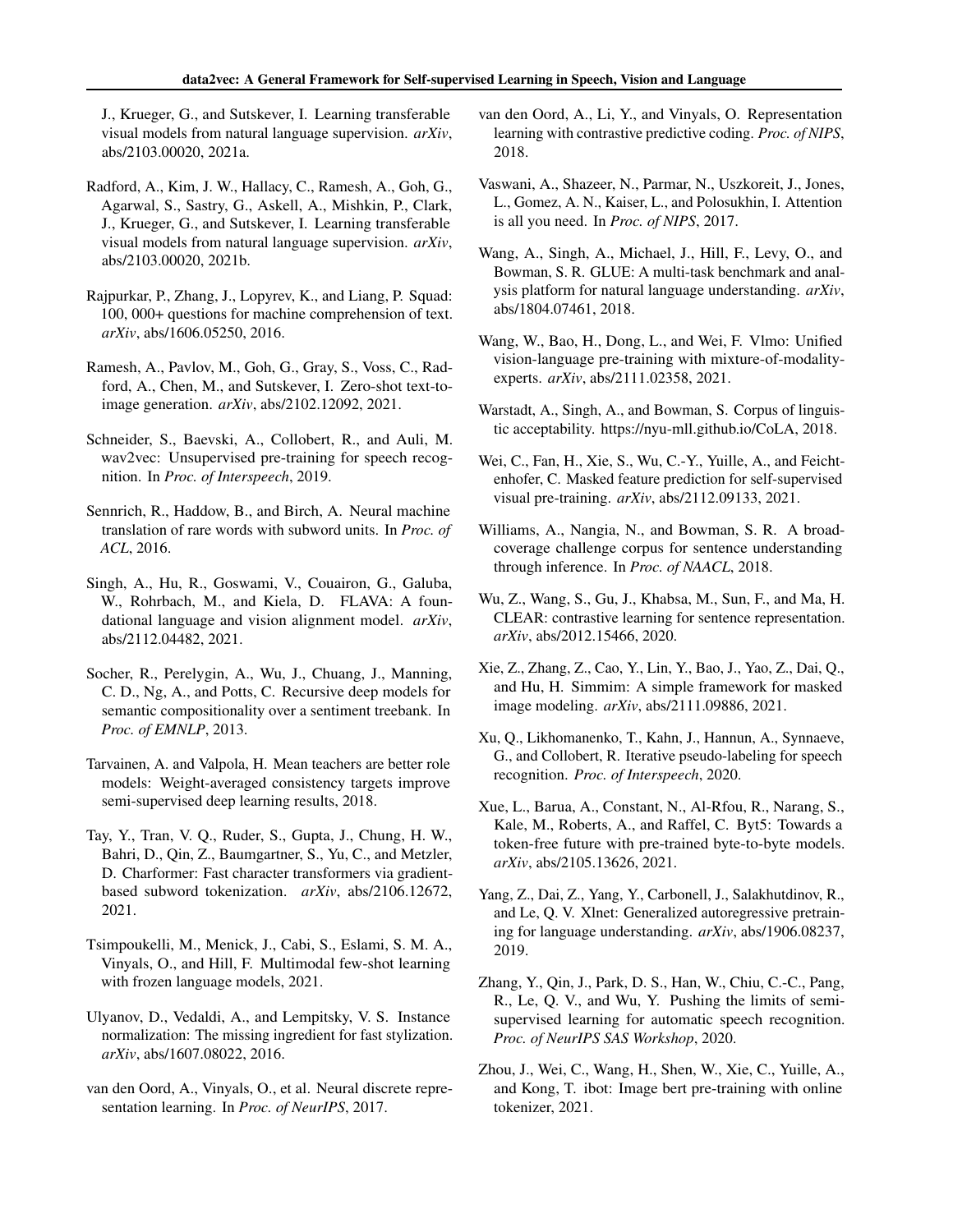<span id="page-12-0"></span>Zhu, Y., Kiros, R., Zemel, R. S., Salakhutdinov, R., Urtasun, R., Torralba, A., and Fidler, S. Aligning books and movies: Towards story-like visual explanations by watching movies and reading books. *arXiv*, abs/1506.06724, 2015.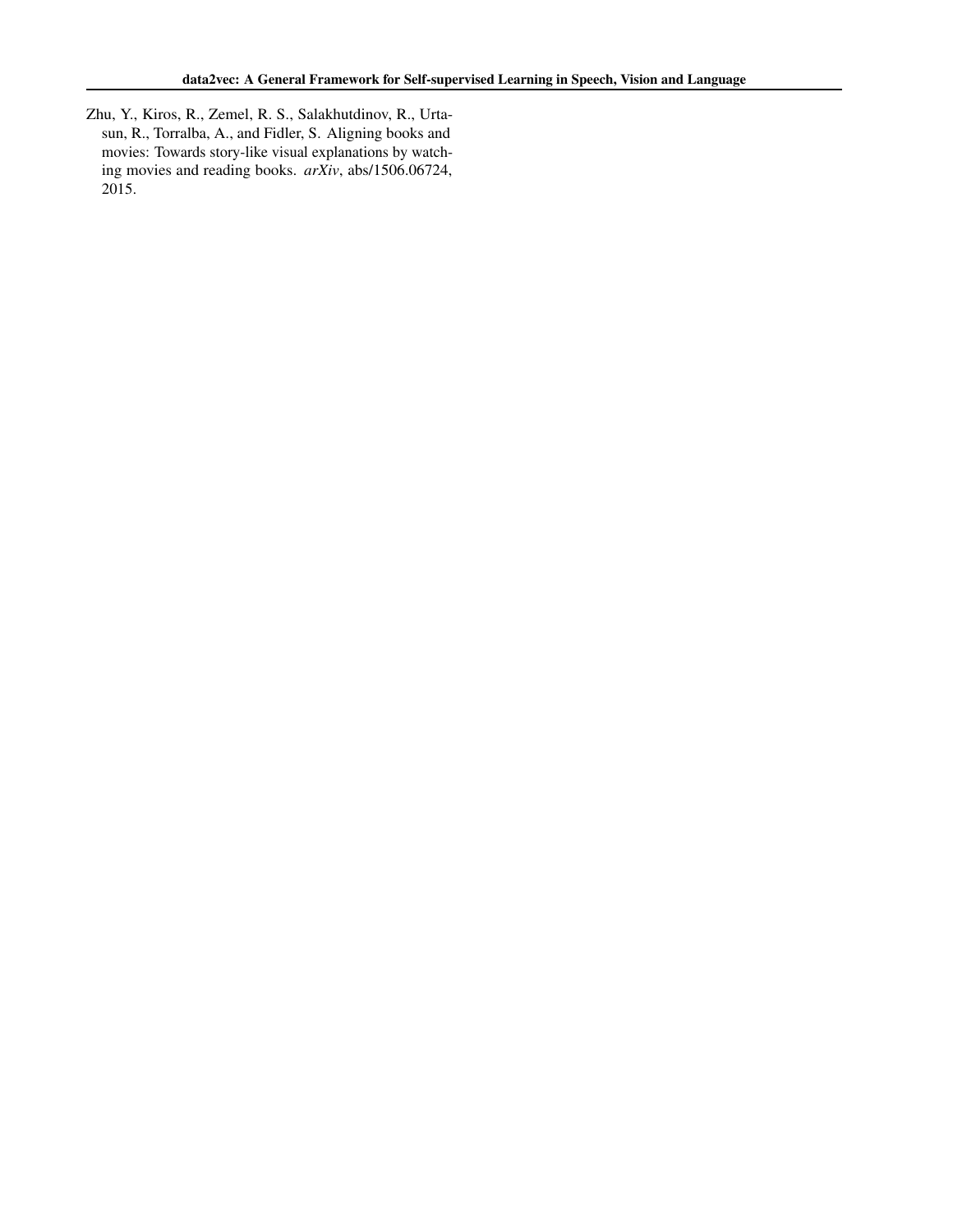# A. Extended speech processing results

<span id="page-13-0"></span>Table 5. Speech processing: word error rate on the Librispeech dev/test sets when training on the Libri-light low-resource labeled data setups of 10 min, 1 hour, 10 hours and the clean 100h subset of Librispeech. Models use the audio of Librispeech (LS-960) as unlabeled data.

| Model                                    | Unlabeled | LM             |       | dev   |       | test  |  |
|------------------------------------------|-----------|----------------|-------|-------|-------|-------|--|
|                                          | data      |                | clean | other | clean | other |  |
| 10 min labeled                           |           |                |       |       |       |       |  |
| wav2vec 2.0 Base (Baevski et al., 2020b) | LS-960    | 4-gram         | 8.9   | 15.7  | 9.1   | 15.6  |  |
| Hubert Base (Hsu et al., 2021)           | LS-960    | 4-gram         | 9.1   | 15.0  | 9.7   | 15.3  |  |
| data2vec Base                            | LS-960    | 4-gram         | 7.3   | 11.6  | 7.9   | 12.3  |  |
| 1h labeled                               |           |                |       |       |       |       |  |
| wav2vec 2.0 Base (Baevski et al., 2020b) | LS-960    | 4-gram         | 5.0   | 10.8  | 5.5   | 11.3  |  |
| Hubert Base (Hsu et al., 2021)           | LS-960    | 4-gram         | 5.6   | 10.9  | 6.1   | 11.3  |  |
| data2vec Base                            | $LS-960$  | 4-gram         | 4.0   | 8.5   | 4.6   | 9.1   |  |
| 10h labeled                              |           |                |       |       |       |       |  |
| wav2vec 2.0 Base (Baevski et al., 2020b) | $LS-960$  | 4-gram         | 3.8   | 9.1   | 4.3   | 9.5   |  |
| Hubert Base (Hsu et al., 2021)           | LS-960    | 4-gram         | 3.9   | 9.0   | 4.3   | 9.4   |  |
| data2vec Base                            | LS-960    | 4-gram         | 3.3   | 7.5   | 3.9   | 8.1   |  |
| 100h labeled                             |           |                |       |       |       |       |  |
| Noisy student (Park et al., 2020)        | LS-860    | <b>LSTM</b>    | 3.9   | 8.8   | 4.2.  | 8.6   |  |
| <b>IPL</b> (Xu et al., 2020)             | $LL-60K$  | 4-gram+Transf. | 3.2   | 6.1   | 3.7   | 7.1   |  |
| SlimIPL (Likhomanenko et al., 2021)      | LS-860    | 4-gram+Transf. | 2.2   | 4.6   | 2.7   | 5.2   |  |
| wav2vec 2.0 Base (Baevski et al., 2020b) | $LS-960$  | 4-gram         | 2.7   | 7.9   | 3.4   | 8.0   |  |
| Hubert Base (Hsu et al., 2021)           | LS-960    | 4-gram         | 2.7   | 7.8   | 3.4   | 8.1   |  |
| data2vec Base                            | $LS-960$  | 4-gram         | 2.2   | 6.4   | 2.8   | 6.8   |  |

# B. Comparison of loss functions

<span id="page-13-1"></span>[Table 6](#page-13-1) shows that different choices of the loss function have a relatively small effect on final performance.

Table 6. Different pre-training losses on Librispeech dev-other (no language model).

|                              | <b>WER</b> |
|------------------------------|------------|
| L2                           | 17.1       |
| L1                           | 17.2       |
| Smooth L1 ( $\beta = 0.08$ ) | 17.2       |
| Smooth L1 ( $\beta = 0.25$ ) | 16.8       |
| Smooth L1 ( $\beta = 0.5$ )  | 16.8       |
| Smooth L1 ( $\beta = 1$ )    | 17.3       |

# C. Speech masking parameter ablation

Our method requires different masking parameters for each modality and this makes intuitive sense: masking 15% of inputs is effective for text but not for images since text tokens are highly semantic and it is sufficient to mask a smaller proportion of the input to construct a useful task. We rely largely on settings from the literature, except for images, where we found that a higher masking rate compared to BEiT works slightly better. When we tried tuning masking hyperparameters for other